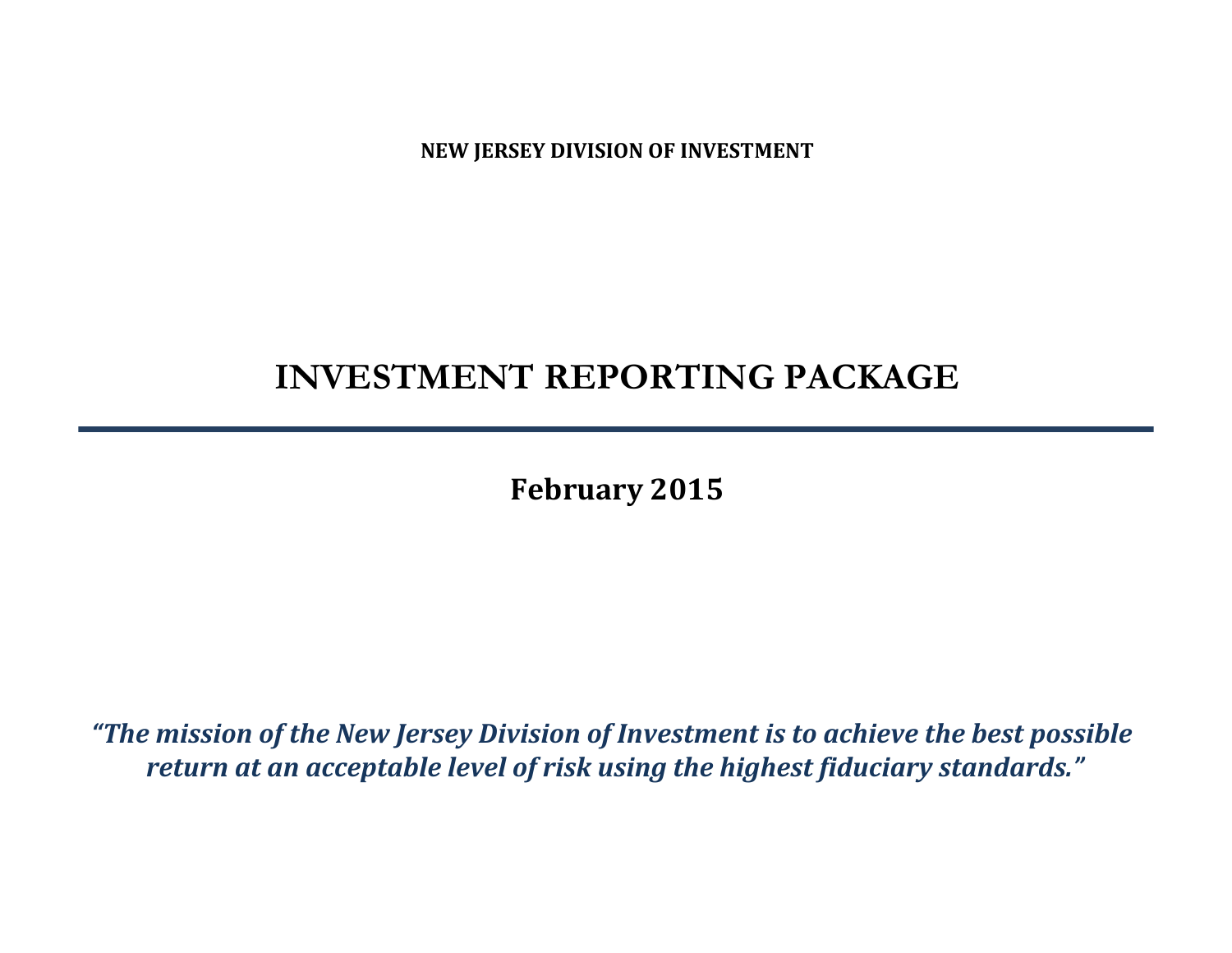# **New Jersey Division of Investment Actual Allocation vs FY 2015 Investment Plan Target 02/28/15**

|                                    | <b>Actual</b>       |          |             |              |
|------------------------------------|---------------------|----------|-------------|--------------|
|                                    | <b>Allocation %</b> | Target % | Difference% | Allocation\$ |
| Absolute Return/Risk Mitigation    | 4.31%               | 4.00%    | 0.31%       | 3,323.23     |
| <b>Risk Mitigation</b>             | 4.31%               | 4.00%    | 0.31%       | 3,323.23     |
| Cash Equivalents <sup>(1)</sup>    | 5.09%               | 5.00%    | 0.09%       | 3,922.20     |
| Short Term Cash Equivalents        | 0.59%               | 0.00%    | 0.49%       | 453.63       |
| <b>TIPS</b>                        | 1.87%               | 1.50%    | 0.37%       | 1,443.40     |
| <b>US Treasuries</b>               | 0.91%               | 1.75%    | $-0.84%$    | 704.10       |
| <b>Total Liquidity</b>             | 8.46%               | 8.25%    | 0.21%       | 6,523.33     |
| <b>Investment Grade Credit</b>     | 9.96%               | 10.00%   | $-0.04%$    | 7,678.30     |
| Public High Yield                  | 2.11%               | 2.00%    | 0.11%       | 1,629.85     |
| <b>Global Diversified Credit</b>   | 2.97%               | 3.50%    | $-0.70%$    | 2,290.36     |
| Credit Oriented Hedge Funds        | 3.57%               | 4.00%    | $-0.43%$    | 2,753.39     |
| Debt Related Private Equity        | 1.00%               | 1.00%    | 0.00%       | 769.54       |
| <b>Debt Related Real Estate</b>    | 0.51%               | 1.00%    | $-0.49%$    | 395.45       |
| Police and Fire Mortgage Program   | 1.19%               | 1.10%    | 0.09%       | 914.23       |
| <b>Total Income</b>                | 21.32%              | 22.60%   | $-1.28%$    | 16,431.12    |
| Commodities                        | 0.81%               | 1.00%    | $-0.19%$    | 623.39       |
| <b>Private Real Assets</b>         | 1.45%               | 2.00%    | $-0.55%$    | 1,115.82     |
| <b>Equity Related Real Estate</b>  | 4.03%               | 4.25%    | $-0.52%$    | 3,105.49     |
| <b>Total Real Return</b>           | 6.29%               | 7.25%    | $-0.96%$    | 4,844.70     |
| <b>US Equity</b>                   | 29.79%              | 27.25%   | 2.54%       | 22,963.23    |
| Non-US Developed Markets Equity    | 10.75%              | 12.00%   | $-1.25%$    | 8,284.11     |
| <b>Emerging Markets Equity</b>     | 5.82%               | 6.40%    | $-0.58%$    | 4,484.22     |
| <b>Equity Oriented Hedge Funds</b> | 4.31%               | 4.00%    | 0.31%       | 3,319.22     |
| <b>Buyouts/Venture Capital</b>     | 8.00%               | 8.25%    | $-0.25%$    | 6,162.91     |
| <b>Total Global Growth</b>         | 58.66%              | 57.90%   | 0.76%       | 45,213.69    |
| Opportunistic Private Equity       | 0.20%               | 0.00%    | 0.18%       | 156.53       |
| <b>Other Cash and Receivables</b>  | 0.75%               | 0.00%    | 0.75%       | 578.72       |
| <b>Total Pension Fund</b>          | 100.00%             | 100.00%  | 0.00%       | 77,071.32    |

**1 The cash aggregate comprises the two common fund cash accounts, in addition to the seven plan cash accounts.** 

**Totals may not equal sum of components due to rounding.**



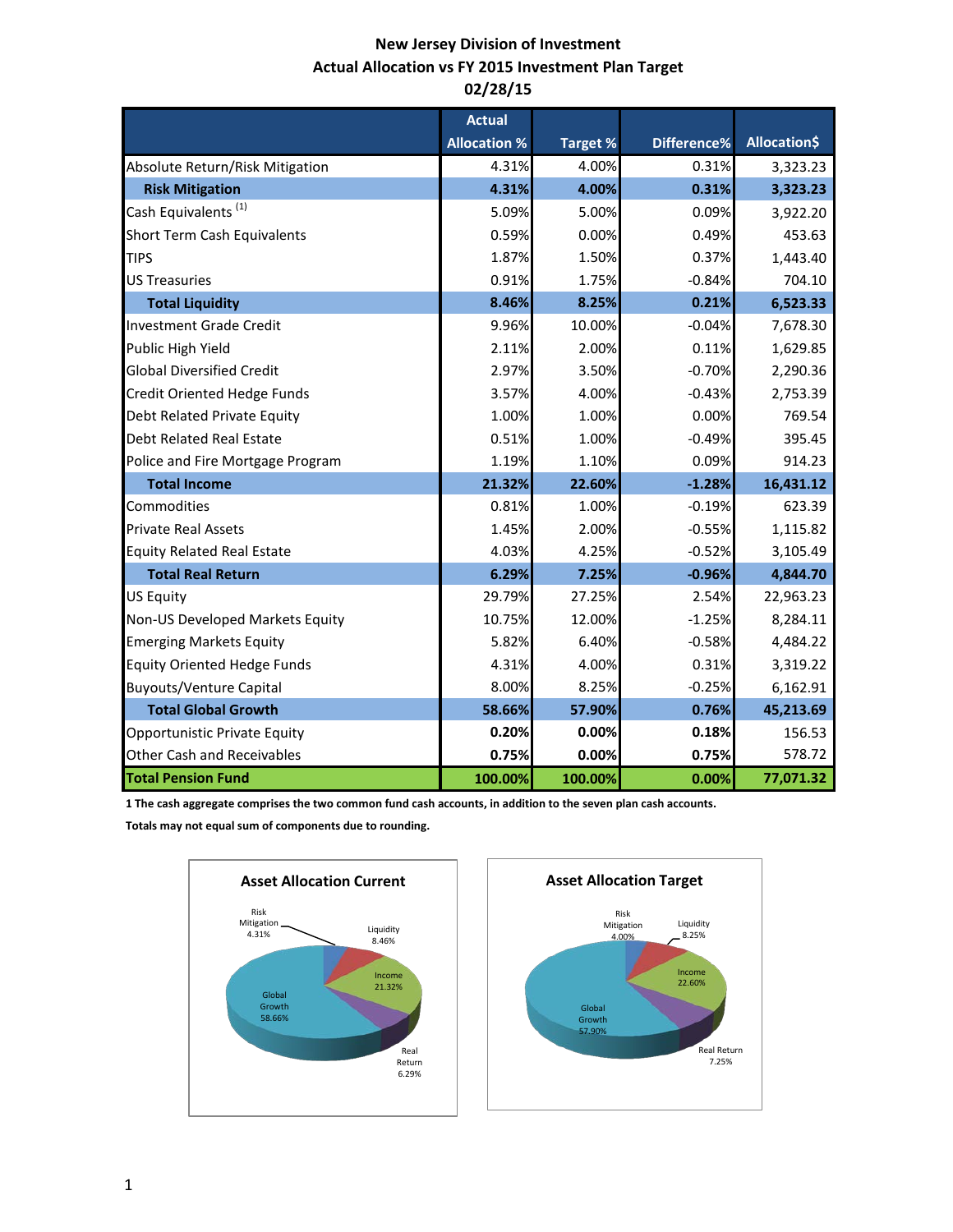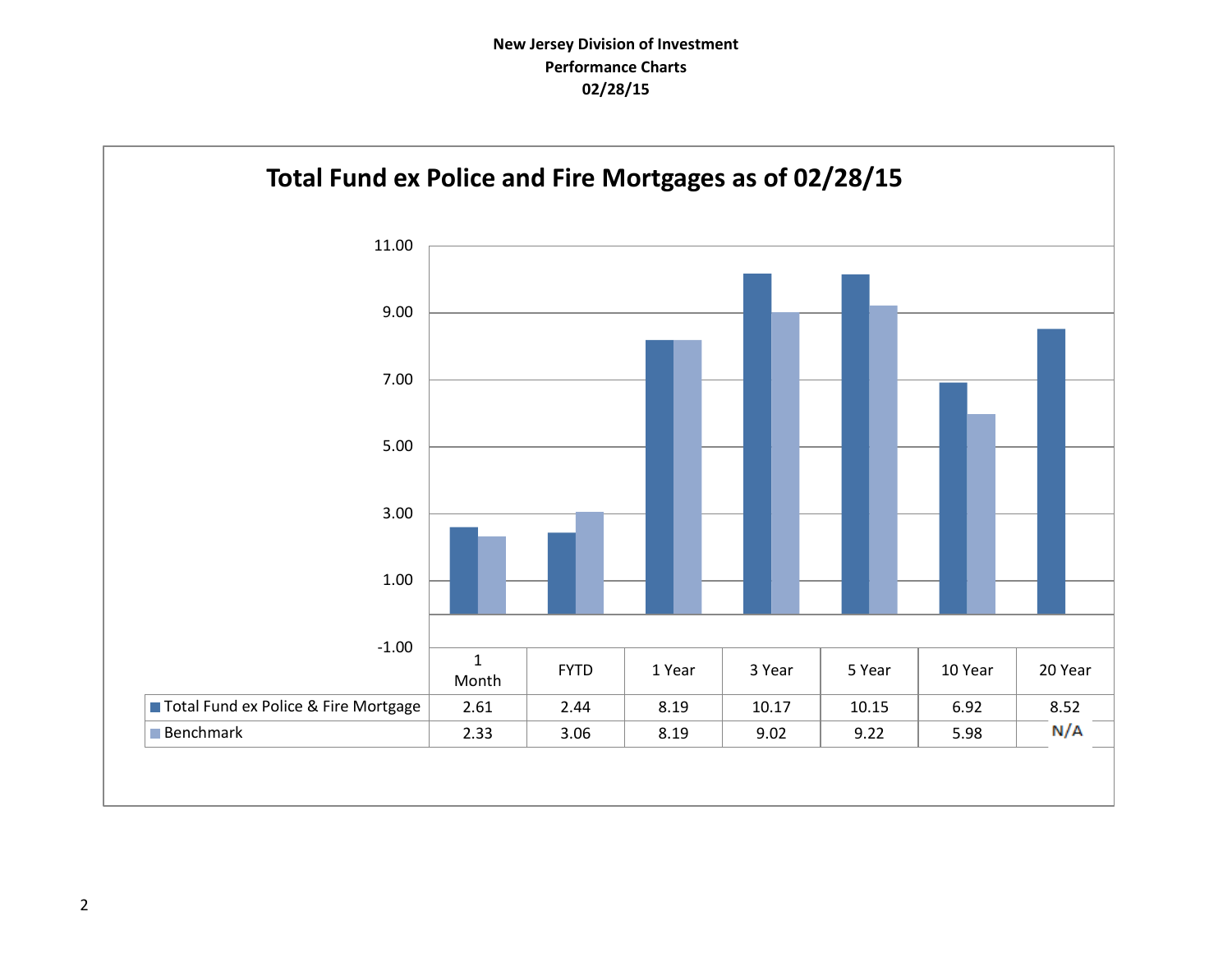# **New Jersey Division of Investment Performance Charts 02/28/15**



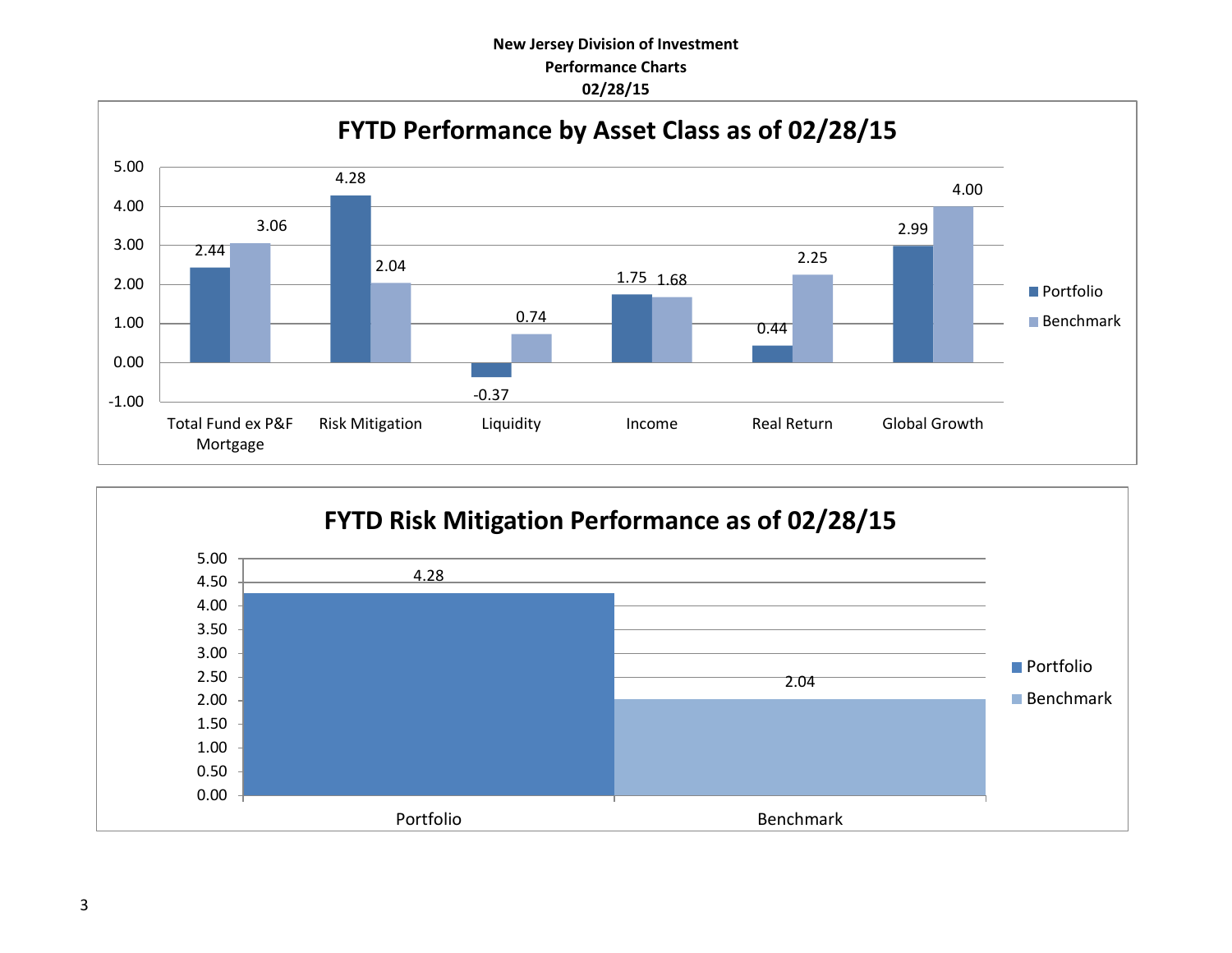## **New Jersey Division of Investment Performance Charts 02/28/15**





\* Reported on a 1 month lag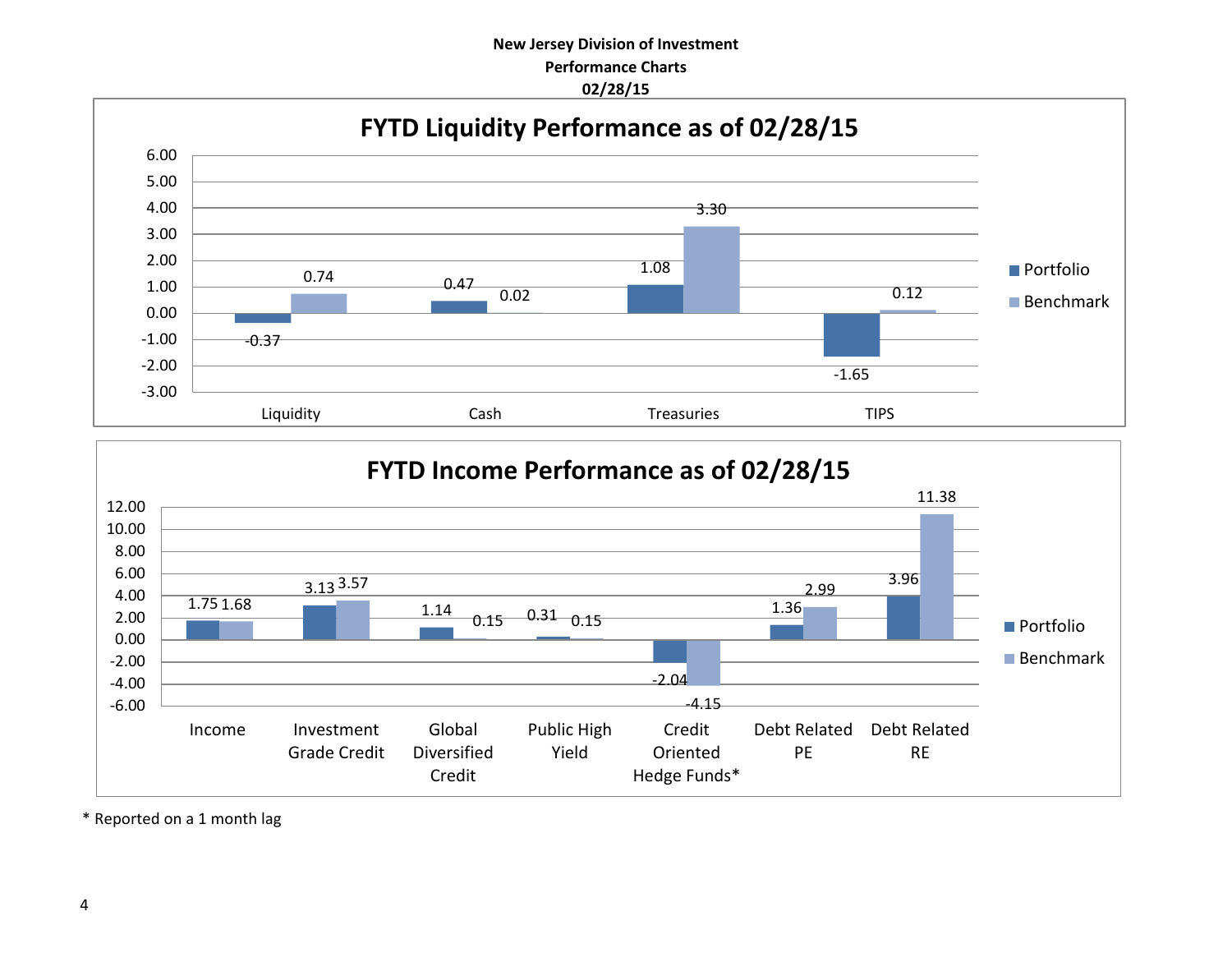## **New Jersey Division of Investment Performance Charts 02/28/15**





\*Reported on a 1 month lag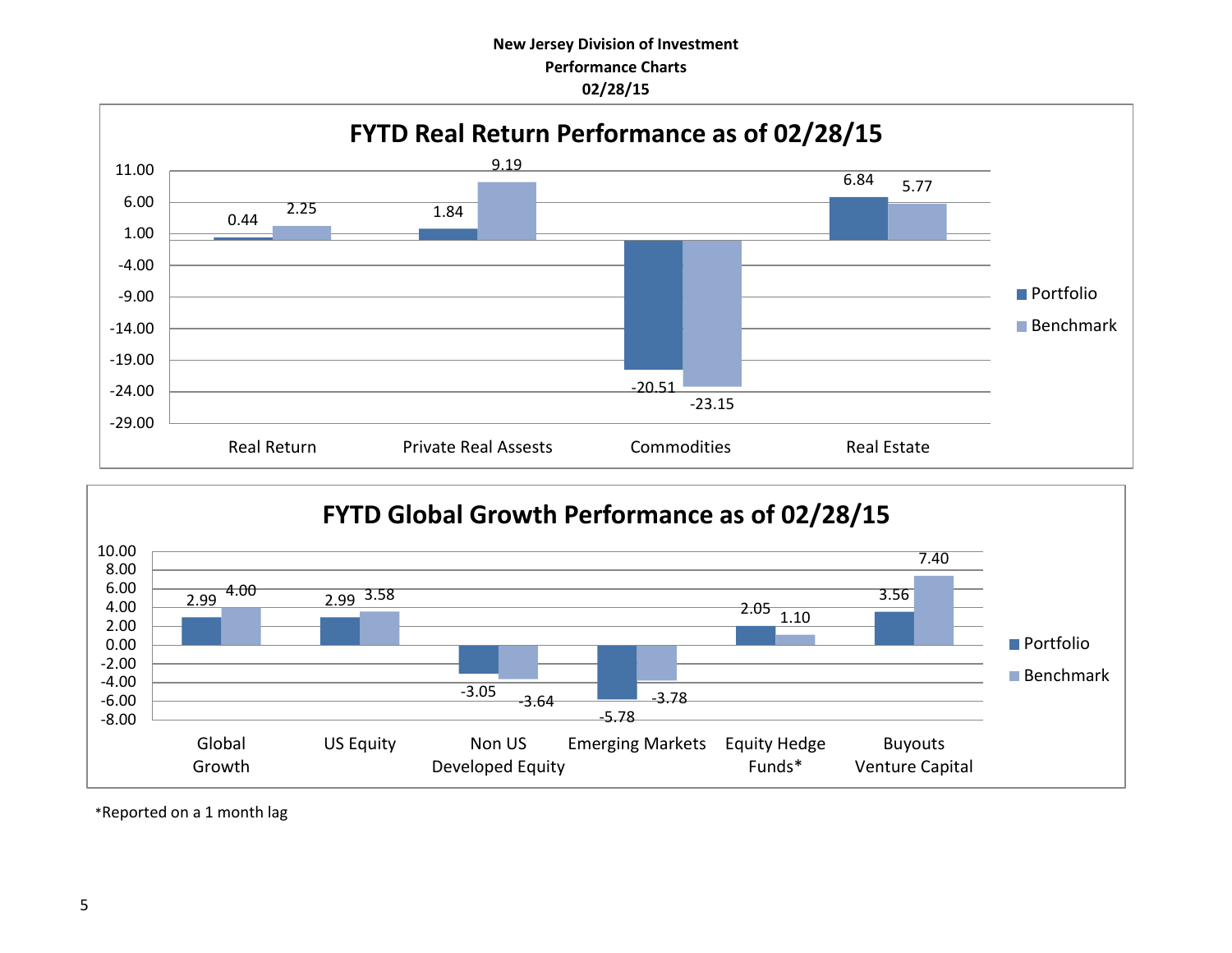#### **New Jersey Division of Investment**

**Pension Fund Performance Versus Benchmark**

| 02/28/15                                                          |         |            |             |         |         |                |          |  |
|-------------------------------------------------------------------|---------|------------|-------------|---------|---------|----------------|----------|--|
|                                                                   | 1 month | <b>YTD</b> | <b>FYTD</b> | 1 Year  | 3 Years | <b>5 Years</b> | 10 Years |  |
| Domestic Equity with Cash, Hedges, Miscellaneous                  | 6.43    | 3.03       | 7.65        | 14.11   | 17.71   | 16.39          | 9.11     |  |
| S&P 1500 Composite                                                | 5.71    | 2.67       | 8.49        | 14.87   | 17.94   | 16.31          | 8.21     |  |
| Equity Only (Ex Cash)                                             | 6.52    | 3.06       | 7.67        | 14.20   | 18.01   | 16.75          | 9.29     |  |
| <b>Equity Only-Diversified Fund</b>                               | 6.13    | 2.74       | 7.42        | 13.80   | 17.32   |                |          |  |
| <b>Equity Only-Concentrated Fund</b>                              | 6.90    | 3.36       | 7.91        | 14.58   | 18.98   |                |          |  |
| Domestic Fixed Income with Cash, Hedges, Miscellaneous            | (0.54)  | 1.13       | 1.73        | 5.01    | 4.94    | 7.87           | 7.15     |  |
| <b>Fixed Income Blended Benchmark</b>                             | (0.13)  | 2.11       | 2.35        | 5.11    | 4.52    | 7.53           | 6.33     |  |
| <b>Investment Grade</b>                                           | (0.98)  | 1.31       | 2.29        | 4.85    | 3.56    | 7.29           | 6.68     |  |
| <b>Investment Grade Blended Benchmark</b>                         | (1.09)  | 1.73       | 3.17        | 6.04    | 3.77    | 8.26           | 6.69     |  |
| High Yield                                                        | 0.51    | 0.85       | 0.78        | 7.00    | 12.79   | 11.60          |          |  |
| <b>Barclays High Yield Index</b>                                  | 2.41    | 3.09       | 0.15        | 2.80    | 7.60    | 9.38           |          |  |
| International Equity with Cash, Hedges, Miscellaneous             | 4.67    | 4.63       | (3.59)      | 2.02    | 5.86    | 4.70           | 4.41     |  |
| <b>MSCI All World Country Index (ex US)</b>                       | 5.35    | 5.19       | (4.20)      | 0.87    | 6.49    | 6.55           | 5.34     |  |
| <b>Custom International Equity Markets Index</b>                  | 4.88    | 4.89       | (3.63)      | 2.31    | 5.97    |                |          |  |
| Developed Markets Equity                                          | 5.74    | 5.52       | (3.05)      | 0.61    | 9.28    |                |          |  |
| Custom International Equity Developed Markets Index               | 5.93    | 5.57       | (3.64)      | 0.16    | 8.91    |                |          |  |
| <b>Emerging Markets Equity</b>                                    | 2.64    | 2.62       | (5.78)      | 3.61    | (0.36)  |                |          |  |
| <b>Custom International Equity Emerging Markets Index</b>         | 2.96    | 3.59       | (3.78)      | 5.52    | 0.49    |                |          |  |
| <b>Alternative Investments</b>                                    | 0.15    | 0.38       | 1.84        | 9.67    | 10.47   | 9.84           |          |  |
| <b>Hedge Funds</b>                                                | (0.13)  | 0.45       | 1.70        | 5.40    | 8.77    | 6.10           |          |  |
| HFRI Fund of Funds Composite (one month lag)                      | 0.17    | 0.53       | 2.41        | 3.95    | 5.12    | 3.41           |          |  |
| <b>Private Equity</b>                                             | (0.09)  | (0.36)     | 3.25        | 18.35   | 16.45   | 14.62          |          |  |
| Cambridge Associates (Data only available quarterly) <sup>1</sup> | 0.00    | 0.00       | 7.40        | 18.09   | 17.06   | 16.64          |          |  |
| <b>Real Estate</b>                                                | 1.93    | 2.71       | 5.63        | 12.63   | 13.06   | 13.09          |          |  |
| Real Estate Index (Data only available quarterly) <sup>1</sup>    | 0.00    | 0.00       | 5.77        | 11.36   | 11.62   | 12.44          |          |  |
| <b>Real Assets/Commodities</b>                                    | (1.53)  | (2.30)     | (10.04)     | (3.57)  | (3.08)  | 1.94           |          |  |
| <b>DJUBS TR Index</b>                                             | 2.58    | (0.85)     | (23.15)     | (22.77) | (11.21) | (4.95)         |          |  |
| <b>Police &amp; Fire Mortgage Program</b>                         | 0.40    | 0.70       | 3.08        | 5.69    | 3.24    |                |          |  |
| Plan Cash <sup>2</sup>                                            | 0.07    | 0.14       | 0.62        | 0.90    | 0.41    | 0.36           | 1.73     |  |
| <b>US Treasury Bills (3 month)</b>                                | 0.00    | 0.00       | 0.02        | 0.03    | 0.05    | 0.07           | 1.43     |  |
| <b>Total Pension Fund</b>                                         | 2.58    | 2.01       | 2.45        | 8.16    | 10.08   |                |          |  |
| <b>Total Pension Fund ex Police and Fire Mortgages</b>            | 2.61    | 2.03       | 2.44        | 8.19    | 10.17   | 10.15          | 6.92     |  |
| <b>Total Fund Benchmark</b>                                       | 2.33    | 2.05       | 3.06        | 8.19    | 9.02    | 9.22           | 5.98     |  |

**1 Cambridge Associates & NCREIF (NPI) Benchmarks are only reported on an quarterly basis, non quarter-end months are reported as 0%**

**2 The cash aggregate comprises the seven plan cash accounts**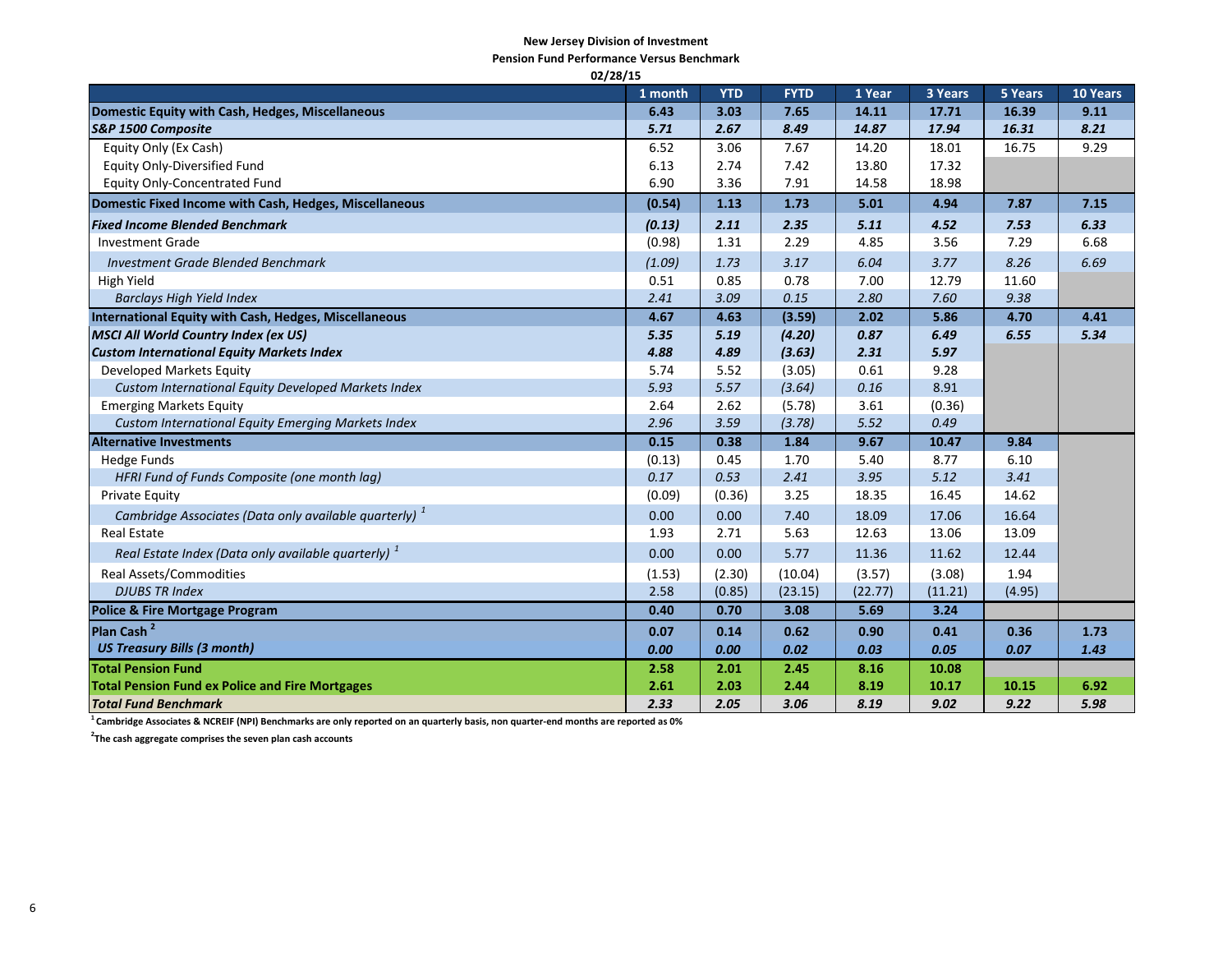# **New Jersey Division of Investment Domestic Equity 02/28/15**

#### **Top Holdings**

|                                | % of             |
|--------------------------------|------------------|
| Company                        | <b>Portfolio</b> |
| <b>APPLE INC</b>               | 4.30             |
| <b>MICROSOFT CORP</b>          | 2.12             |
| <b>WALT DISNEY CO.</b>         | 1.97             |
| <b>WELLS FARGO &amp; CO</b>    | 1.70             |
| <b>GOOGLE INC</b>              | 1.65             |
| <b>JOHNSON &amp; JOHNSON</b>   | 1.44             |
| <b>GENERAL ELECTRIC CO</b>     | 1.41             |
| <b>JPMORGAN CHASE &amp; CO</b> | 1.37             |
| <b>PFIZER INC</b>              | 1.33             |
| <b>MERCK &amp; CO</b>          | 1.33             |

# **Portfolio Sector Weightings**

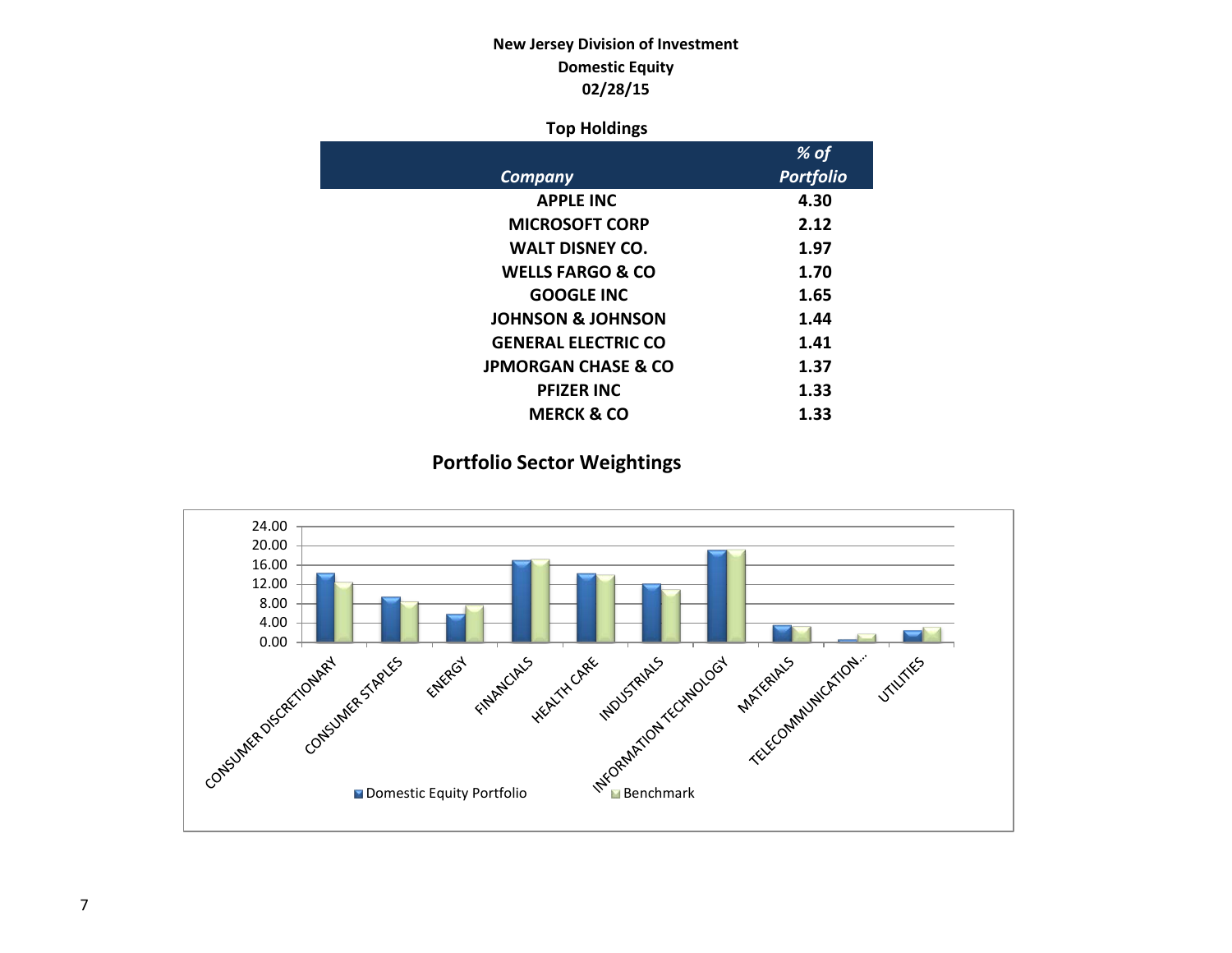### **New Jersey Division of Investment Investment Grade Portfolio 02/28/15**

|                               | <b>Portfolio</b> | Benchmark <sup>(1)</sup> Difference |          |              | <b>Issuer Name<sup>(2)</sup></b> | <b>Market Valu</b> |
|-------------------------------|------------------|-------------------------------------|----------|--------------|----------------------------------|--------------------|
| S & P's Quality Rating        | A+l              | A+                                  | N/A      | TII          | U.S. Tips                        | 13.80%             |
| Coupon (%)                    | 3.90             | 5.22                                | $-1.32$  | <b>UST</b>   | U.S. Treasury                    | 8.35%              |
| Current Yield                 | 3.26             | 4.21                                | $-0.95$  | <b>XOM</b>   | <b>Exxon Mobil</b>               | 2.72%              |
| <b>IDuration</b>              | 5.95             | $*6.77$                             | $-0.82$  | <b>AID</b>   | Aid to Israel                    | 2.58%              |
| <b>Option Adjusted Spread</b> | 72.13            | 118.18                              | $-46.05$ | <b>MP</b>    | <b>Prov of Manitoba</b>          | 2.53%              |
| Convexity                     | 0.19             | 1.58                                | $-1.39$  |              | AT & T                           | 1.96%              |
| Maturity (yrs)                | 6.79             | $*10.05$                            | $-3.26$  | <b>BRCOL</b> | <b>Prov of Brit Col</b>          | 1.85%              |

 $*$ This is a custom benchmark

| <b>Maturities</b> | <b>Portfolio</b> | Benchmark <sup>(1)</sup> |
|-------------------|------------------|--------------------------|
| $0-5$ yr          | 44.91            | 0.48                     |
| $5-10$ yr         | 40.86            | 0.98                     |
| 10-15yr           | 6.98             | 10.22                    |
| 15-20yr           | 4.45             | 11.84                    |
| 20-25yr           | 1.81             | 25.33                    |
| 25-30yr           | 0.00             | 48.35                    |
| $>30$ yr          | 0.17             | 2.81                     |
| Unclassified      | 0.82             | 0.00                     |

(1) Barclay's Gov/Credit Long

(2) Includes all affiliated entities

(3) Excluding US Treasuries and Tips

| <b>Portfolio</b> | Benchmark <sup>(1)</sup> Difference |          |              | <b>Issuer Name<sup>(2)</sup></b> | Market Value [%] |
|------------------|-------------------------------------|----------|--------------|----------------------------------|------------------|
| $A+$             | $A+$                                | N/A      | TII          | U.S. Tips                        | 13.80%           |
| 3.90             | 5.22                                | $-1.32$  | <b>UST</b>   | U.S. Treasury                    | 8.35%            |
| 3.26             | 4.21                                | $-0.95$  | <b>XOM</b>   | <b>Exxon Mobil</b>               | 2.72%            |
| 5.95             | $*6.77$                             | $-0.82$  | <b>AID</b>   | Aid to Israel                    | 2.58%            |
| 72.13            | 118.18                              | $-46.05$ | <b>MP</b>    | <b>IProv of Manitoba</b>         | 2.53%            |
| 0.19             | 1.58                                | $-1.39$  |              | <b>AT &amp; T</b>                | 1.96%            |
| 6.79             | $*10.05$                            | $-3.26$  | <b>BRCOL</b> | Prov of Brit Col                 | 1.85%            |
| ۰k               |                                     |          | <b>QHEL</b>  | <b>Hydro Quebec</b>              | 1.73%            |
|                  |                                     |          | AAPL         | Apple                            | 1.72%            |
|                  |                                     |          | <b>NS</b>    | <b>Prov of Nova Scotia</b>       | 1.69%            |



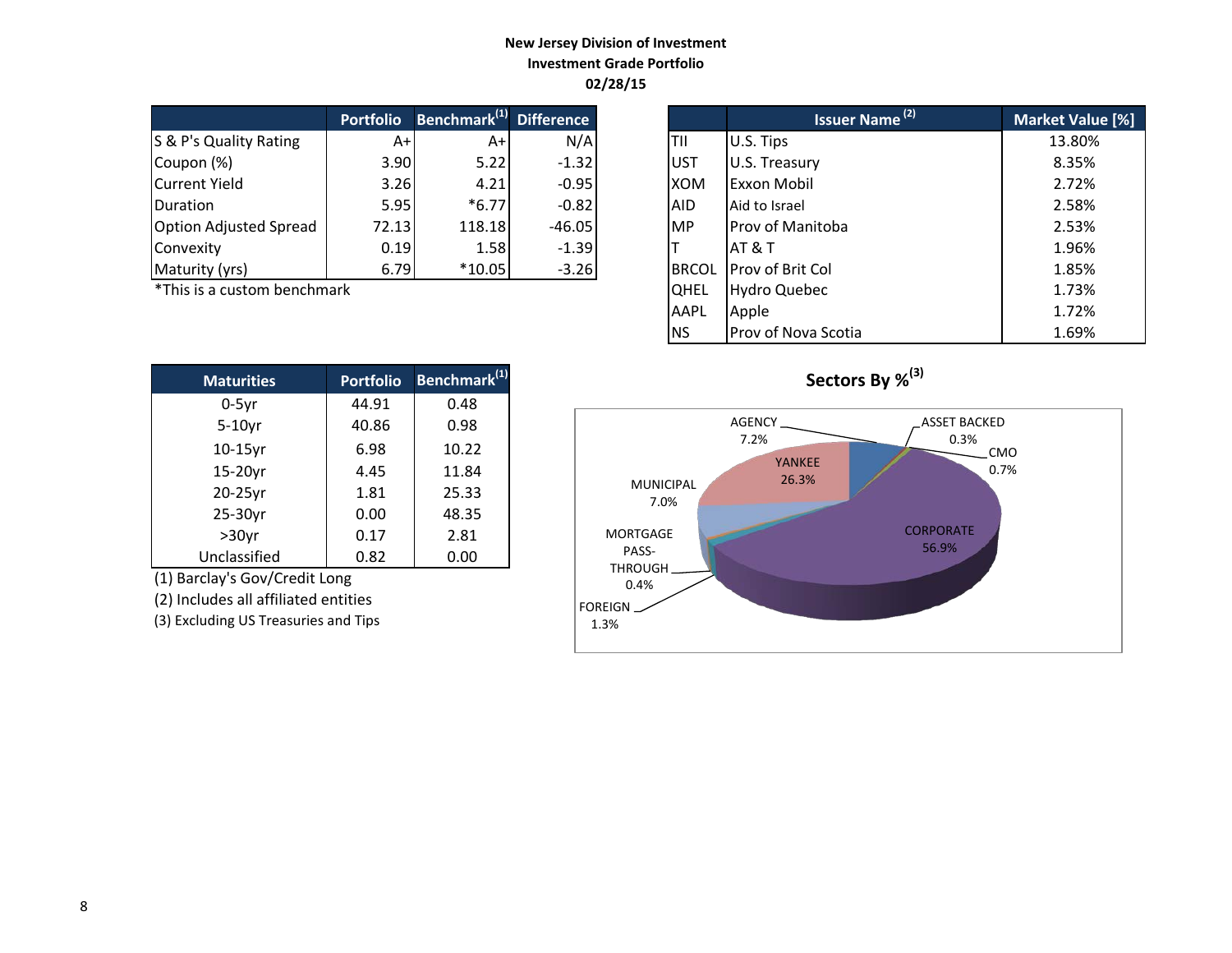# **New Jersey Division of Investment International Equity 02/28/15**

#### **Top Holdings**

|                                       | % of             |
|---------------------------------------|------------------|
| Company                               | <b>Portfolio</b> |
| <b>ISHARES MSCI EMERGING MARKETS</b>  | 7.84             |
| <b>ISHARES MSCI EAFE ETF</b>          | 1.97             |
| <b>ISHARES CORE MSCI EMERGING MAR</b> | 1.48             |
| <b>NOVARTIS AG REG</b>                | 1.27             |
| <b>ROCHE HOLDING AG</b>               | 1.13             |
| <b>NESTLE SA REG</b>                  | 1.03             |
| <b>TAIWAN SEMICONDUCTOR</b>           | 0.97             |
| <b>BAYER AG</b>                       | 0.84             |
| <b>LOREAL PRIME</b>                   | 0.80             |
| <b>TOYOTA MOTOR CORP</b>              | 0.78             |

# **Portfolio Sector Weightings**

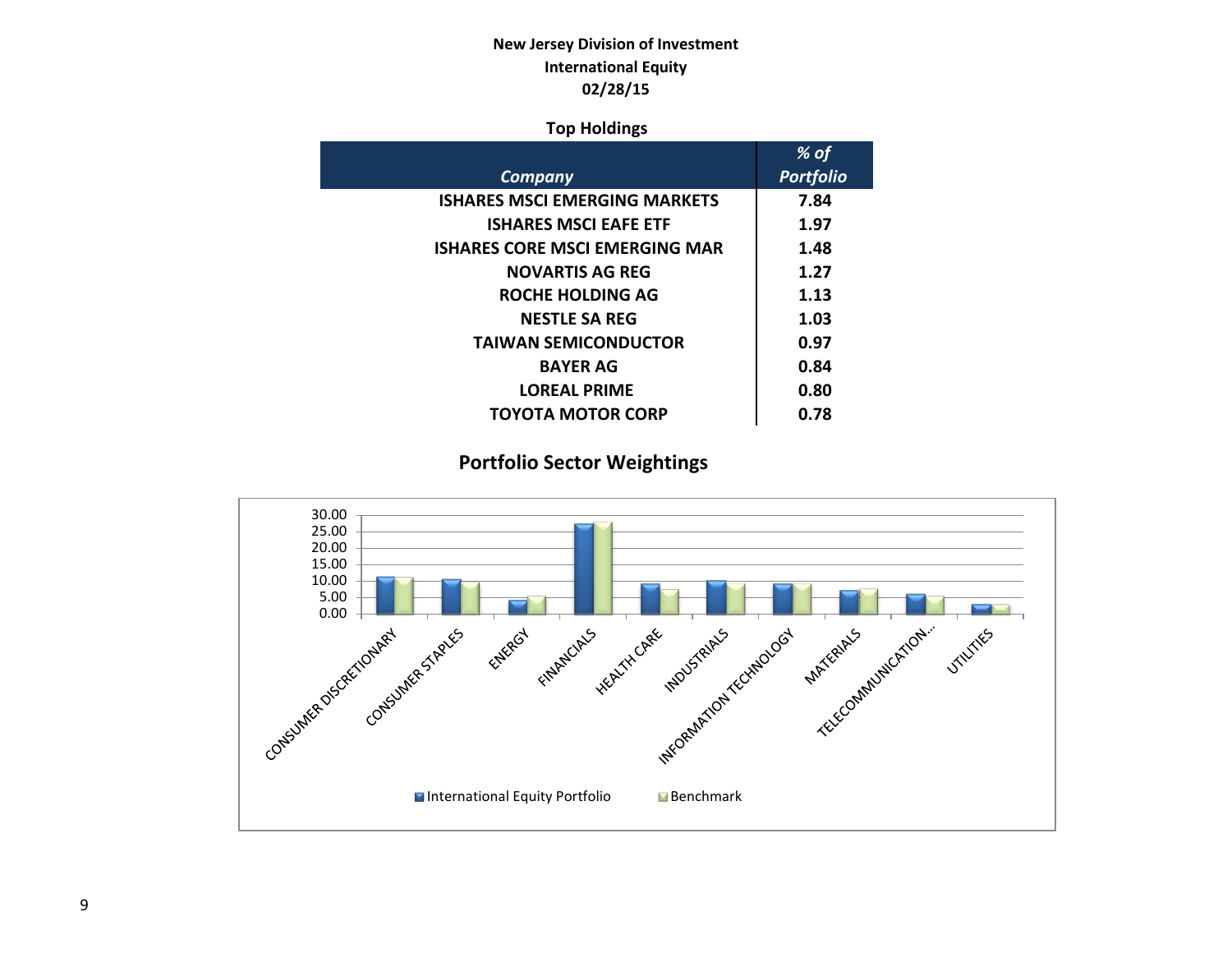#### **New Jersey Division of Investment International Equity Exposure by Country 02/28/15**

|                           |               |          | <b>Custom</b> |          | <b>Net Foreign</b> |                                |               |          | <b>Custom</b> |       | <b>Net Foreign</b> |
|---------------------------|---------------|----------|---------------|----------|--------------------|--------------------------------|---------------|----------|---------------|-------|--------------------|
|                           |               |          | International |          | Currency           |                                |               |          | International |       | <b>Currency</b>    |
|                           | <b>Equity</b> | % Equity | <b>Index</b>  | Hedge    | <b>Exposure</b>    |                                | <b>Equity</b> | % Equity | <b>Index</b>  | Hedge | <b>Exposure</b>    |
| <b>Developed Markets:</b> |               |          |               |          |                    | <b>Emerging Markets:</b>       |               |          |               |       |                    |
| Developed - Euro          |               |          |               |          |                    | EM - Global                    | 7.9           | 0.1%     | 0.0%          |       | 7.9                |
| Austria                   | 15.8          | 0.1%     | 0.1%          |          | 15.8               | EM - Europe/Middle East/Africa |               |          |               |       |                    |
| Belgium                   | 109.9         | 0.9%     | 0.8%          |          | 109.9              | Czech Republic                 | 50.6          | 0.4%     | 0.1%          |       | 50.6               |
| Finland                   | 59.1          | 0.5%     | 0.5%          |          | 59.1               | Egypt                          | 20.0          | 0.2%     | 0.1%          |       | 20.0               |
| France                    | 687.5         | 5.5%     | 5.1%          |          | 687.5              | Greece                         | 4.8           | 0.0%     | 0.1%          |       | 4.8                |
| Germany                   | 725.1         | 5.8%     | 5.6%          |          | 725.1              | Hungary                        | 17.9          | 0.1%     | 0.1%          |       | 17.9               |
| Ireland                   | 30.7          | 0.2%     | 0.2%          |          | 30.7               | Kazakhstan                     | 0.1           | 0.0%     | 0.0%          |       | 0.1                |
| Luxembourg                | 0.1           | 0.0%     | 0.0%          |          | 0.1                | Kenya                          | 0.3           | 0.0%     | 0.0%          |       | 0.3                |
| Italy                     | 152.3         | 1.2%     | 1.2%          |          | 152.3              | Kuwait                         | 0.8           | 0.0%     | 0.0%          |       | 0.8                |
| Netherlands               | 240.1         | 1.9%     | 1.7%          |          | 240.1              | Morocco                        | 0.2           | 0.0%     | 0.0%          |       | 0.2                |
| Portugal                  | 8.9           | 0.1%     | 0.1%          |          | 8.9                | Nigeria                        | 0.3           | 0.0%     | $0.0\%$       |       | 0.3                |
| Spain                     | 242.7         | 1.9%     | 2.0%          |          | 242.7              | Oman                           | 0.2           | 0.0%     | 0.0%          |       | 0.2                |
| Euro Currency             |               |          |               | $-321.0$ | $-321.0$           | Poland                         | 68.5          | 0.5%     | 0.5%          |       | 68.5               |
| Developed - Non-Euro      |               |          |               |          |                    | Qatar                          | 22.7          | 0.2%     | 0.3%          |       | 22.7               |
| Australia                 | 562.9         | 4.5%     | 4.5%          |          | 562.9              | Romania                        | 1.5           | 0.0%     | 0.0%          |       | 1.5                |
| Canada                    | 643.6         | 5.1%     | 5.9%          |          | 643.6              | Russia                         | 122.3         | 1.0%     | 1.1%          |       | 122.3              |
| Denmark                   | 128.2         | 1.0%     | 1.0%          |          | 128.2              | South Africa                   | 333.2         | 2.7%     | 2.9%          |       | 333.2              |
| Hong Kong                 | 215.0         | 1.7%     | 1.8%          |          | 215.0              | Turkey                         | 93.3          | 0.7%     | 0.6%          |       | 93.3               |
| Israel                    | 30.3          | 0.2%     | 0.3%          |          | 30.3               | <b>United Arab Emirates</b>    | 10.9          | 0.1%     | 0.2%          |       | 10.9               |
| Japan                     | 1,631.3       | 13.0%    | 13.0%         | $-161.1$ | 1,470.2            | EM - Latam                     |               |          |               |       |                    |
| New Zealand               | 0.5           | 0.0%     | 0.1%          |          | 0.5                | Argentina                      | 20.0          | 0.2%     | 0.0%          |       | 20.0               |
| Norway                    | 52.7          | 0.4%     | 0.3%          |          | 52.7               | <b>Brazil</b>                  | 420.9         | 3.4%     | 3.0%          |       | 420.9              |
| Singapore                 | 103.6         | 0.8%     | 0.9%          |          | 103.6              | Chile                          | 20.6          | 0.2%     | 0.5%          |       | 20.6               |
| Sweden                    | 224.6         | 1.8%     | 1.8%          |          | 224.6              | Colombia                       | 14.6          | 0.1%     | 0.3%          |       | 14.6               |
| Switzerland               | 783.1         | 6.2%     | 5.5%          |          | 783.1              | Mexico                         | 216.2         | 1.7%     | 1.7%          |       | 216.2              |
| United Kingdom            | 1,575.6       | 12.6%    | 12.6%         |          | 1,575.6            | Panama                         | 14.7          | 0.1%     | 0.0%          |       | 14.7               |
|                           |               |          |               |          |                    | Peru                           | 29.4          | 0.2%     | 0.2%          |       | 29.4               |
|                           |               |          |               |          |                    | EM - Asia ex Japan             |               |          |               |       |                    |
|                           |               |          |               |          |                    | Bangladesh                     | 0.1           | 0.0%     | 0.0%          |       | 0.1                |
|                           |               |          |               |          |                    | China                          | 878.2         | 7.0%     | 7.6%          |       | 878.2              |
|                           |               |          |               |          |                    | India                          | 354.6         | 2.8%     | 2.6%          |       | 354.6              |
|                           |               |          |               |          |                    | Indonesia                      | 182.2         | 1.5%     | 1.0%          |       | 182.2              |
|                           |               |          |               |          |                    | Korea                          | 637.2         | 5.1%     | 5.2%          |       | 637.2              |
|                           |               |          |               |          |                    | Malaysia                       | 74.0          | 0.6%     | 1.2%          |       | 74.0               |
|                           |               |          |               |          |                    | Pakistan                       | 18.9          | 0.2%     | 0.0%          |       | 18.9               |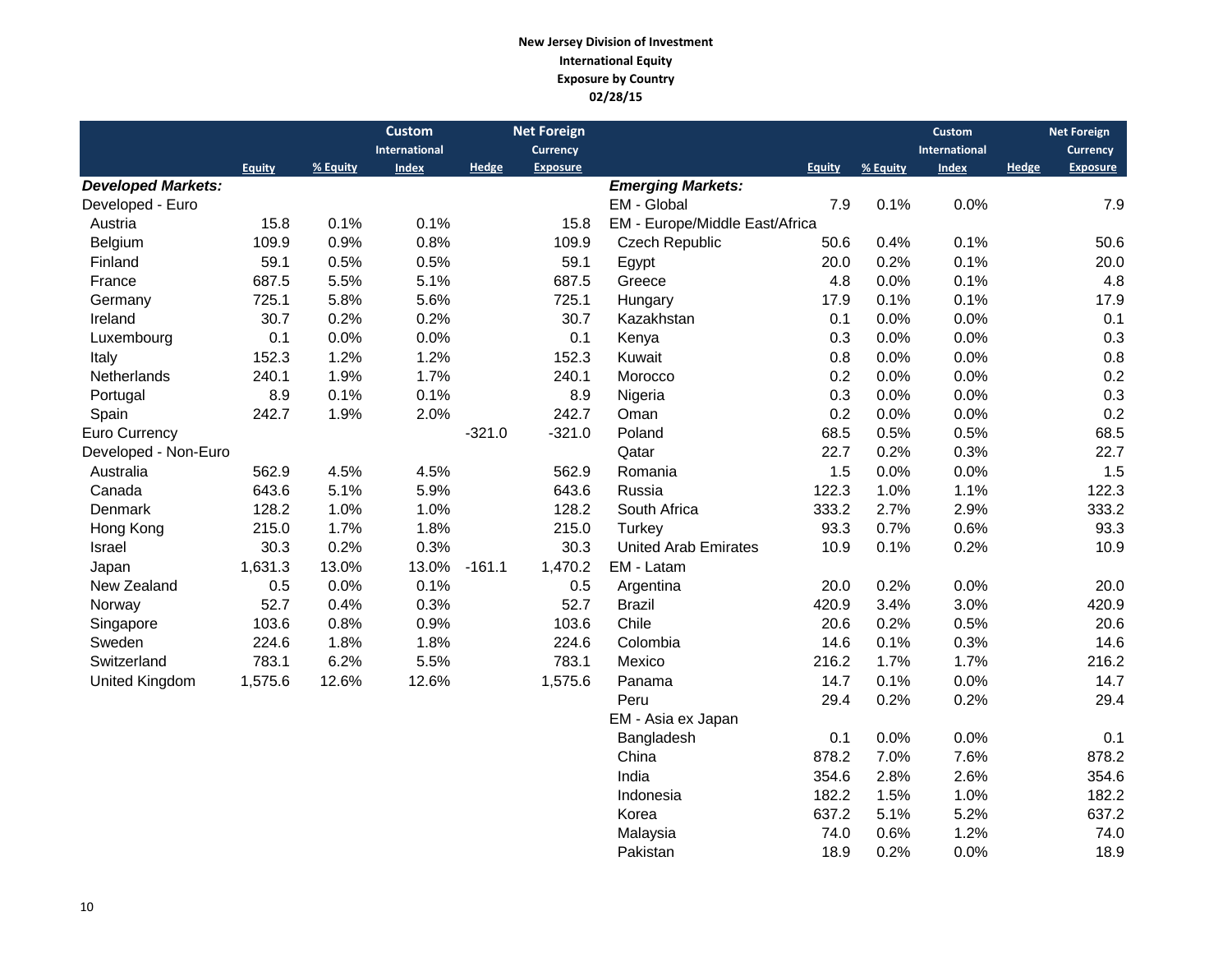#### **New Jersey Division of Investment International Equity Exposure by Country 02/28/15**

|               |          | Custom<br>International |              | <b>Net Foreign</b><br><b>Currency</b> |             |               |          | Custom<br>International |              | <b>Net Foreign</b><br><b>Currency</b> |
|---------------|----------|-------------------------|--------------|---------------------------------------|-------------|---------------|----------|-------------------------|--------------|---------------------------------------|
| <b>Equity</b> | % Equity | <b>Index</b>            | <b>Hedge</b> | <b>Exposure</b>                       |             | <b>Equity</b> | % Equity | <b>Index</b>            | <b>Hedge</b> | <b>Exposure</b>                       |
|               |          |                         |              |                                       | Philippines | 119.1         | 0.9%     | 0.5%                    |              | 119.1                                 |
|               |          |                         |              |                                       | Sri Lanka   | 0.1           | $0.0\%$  | $0.0\%$                 |              | 0.1                                   |
|               |          |                         |              |                                       | Taiwan      | 434.4         | 3.5%     | 4.6%                    |              | 434.4                                 |
|               |          |                         |              |                                       | Thailand    | 134.0         | 1.1%     | 0.8%                    |              | 134.0                                 |
|               |          |                         |              |                                       | Vietnam     | 0.1           | 0.0%     | 0.0%                    |              | 0.1                                   |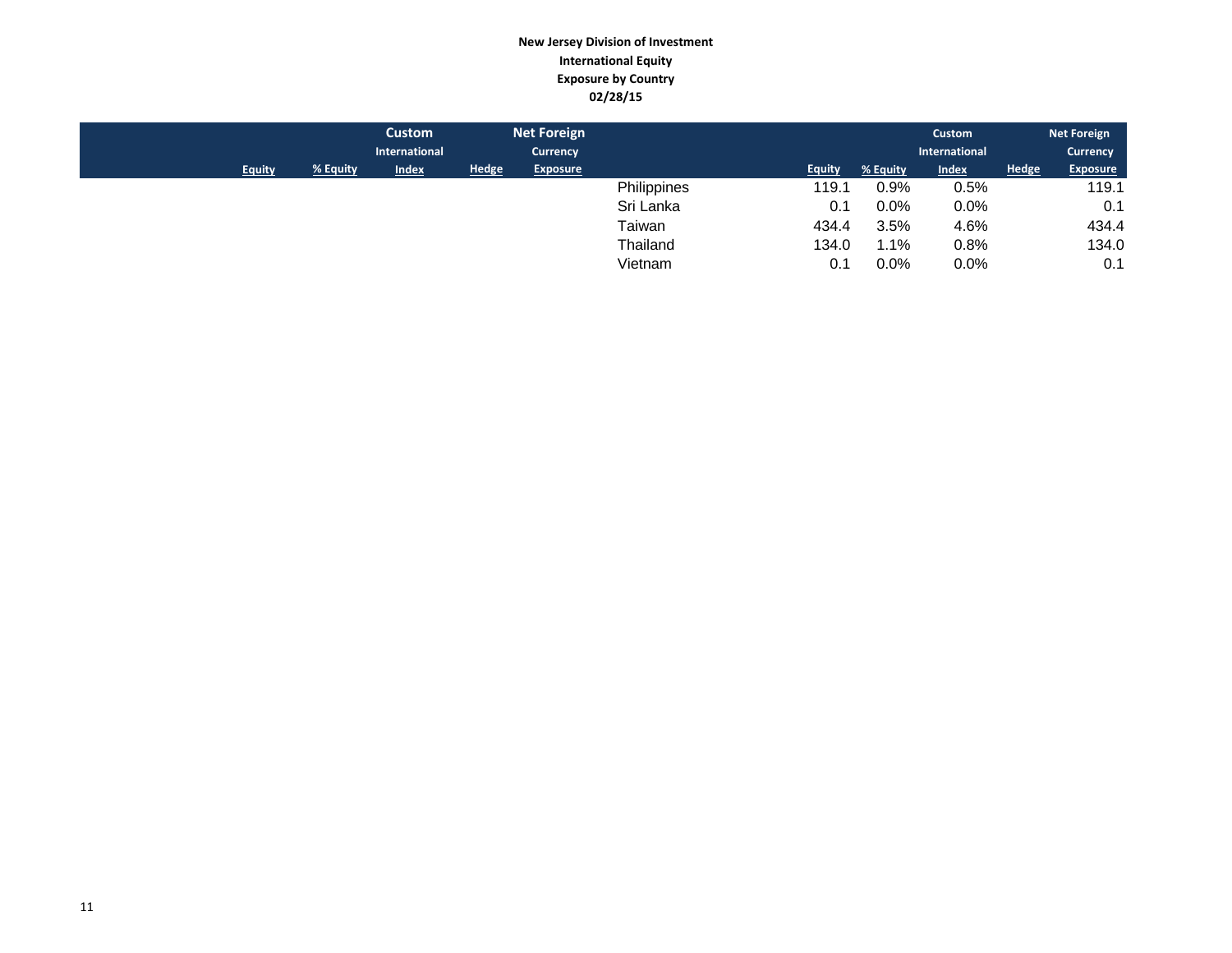# **New Jersey Division of Investment Cash Management Fund 02/28/15**

#### **PARTICIPATION**

|                            | <b>VALUE</b> | <b>PERCENTAGE</b> |  |  |  |  |  |
|----------------------------|--------------|-------------------|--|--|--|--|--|
| <b>STATE</b>               | \$9,857      | 75.82%            |  |  |  |  |  |
| <b>NON-STATE</b>           | \$3,048      | 24.18%            |  |  |  |  |  |
|                            |              |                   |  |  |  |  |  |
| TOTAL*                     | \$12,905     | 100.00%           |  |  |  |  |  |
| Dollar amounts in millions |              |                   |  |  |  |  |  |

#### **PORTFOLIO ANNUALIZED INTEREST RATES**

|           |     | <b>NON-STATE</b> | <b>AVG.DAYS</b> |
|-----------|-----|------------------|-----------------|
| 2/28/2015 | 13% | 7%               | O1              |

|                             | <b>STATE</b>     | <b>NON-STATE</b>              | <b>AVG.DAYS</b>   |                           |            |                  |
|-----------------------------|------------------|-------------------------------|-------------------|---------------------------|------------|------------------|
| 2/28/2015                   | 0.13%            | 0.07%                         | 81                |                           |            |                  |
|                             |                  |                               |                   |                           | Percentage | 2/28/2015        |
| $1.60\%$                    | $1.20\%$ , 0.34% | 0.30%                         |                   | <b>COMM PAPER</b>         | 47.77%     | \$6,159,444,000  |
| 7.12%                       |                  |                               | <b>COMM PAPER</b> | <b>UST NOTES</b>          | 41.67%     | \$5,373,520,000  |
|                             |                  | UST NOTES<br>CERT. OF DEPOSIT |                   | <b>CERT. OF DEPOSIT</b>   | 7.12%      | \$918,593,000    |
|                             | 47.77%           |                               |                   | <b>GOVT OF CANADA CP</b>  | 1.60%      | \$206,000,000    |
| 41.67%                      |                  |                               | GOVT OF CANADA CP | <b>CORPORATE BONDS</b>    | 1.20%      | \$154,350,000    |
|                             |                  |                               |                   | <b>GOVT AGENCY</b>        | 0.34%      | \$43,259,000     |
|                             |                  |                               | CORPORATE BONDS   | <b>CANADIAN PROVINCES</b> | 0.30%      | \$39,000,000     |
|                             |                  |                               |                   | TOTAL**                   | 100.00%    | \$12,894,166,000 |
| <i>*Total is at market.</i> |                  |                               |                   |                           |            |                  |

*\*\*Total is at par.* Total US Treas/Agency 42.01%

 $\Box$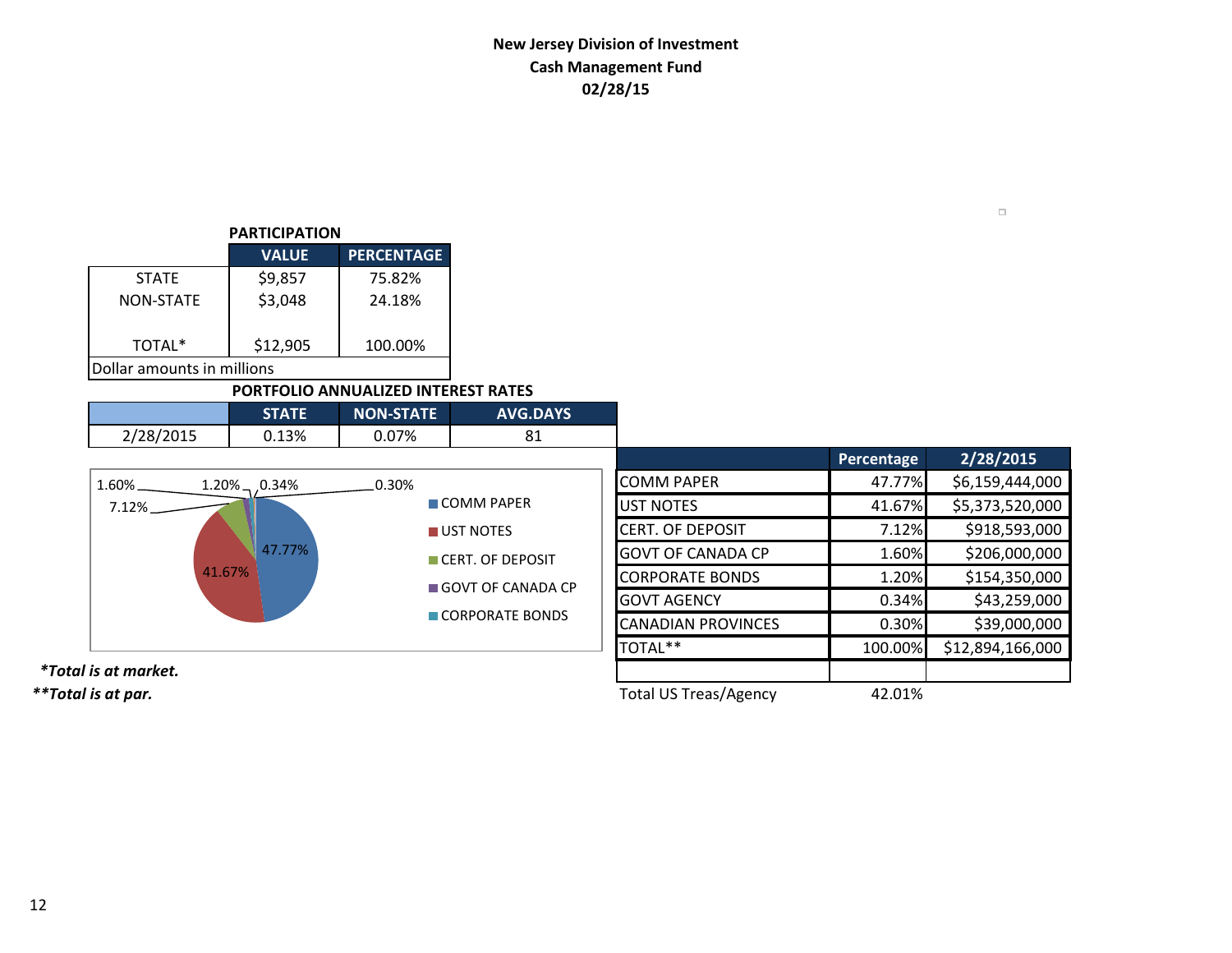#### State Investment Council Regulation Violations and Other Reportable Matters February 28, 2015

|                      |                        | <b>Newly Reported Violations</b>                            |                |
|----------------------|------------------------|-------------------------------------------------------------|----------------|
| Date of<br>Violation | Regulation<br>Violated | Description of Violation                                    | Date Corrected |
|                      |                        | There are no reportable matters.                            |                |
|                      |                        |                                                             |                |
|                      |                        | <b>Status of Outstanding Violations Previously Reported</b> |                |
| Date of<br>Violation | Regulation<br>Violated | Description of Violation                                    | Date Corrected |
|                      |                        | There are no outstanding matters.                           |                |
|                      |                        |                                                             |                |
|                      |                        | <b>Other Reportable Matters</b>                             |                |
|                      |                        | Description                                                 |                |
|                      |                        | There are no other reportable matters.                      |                |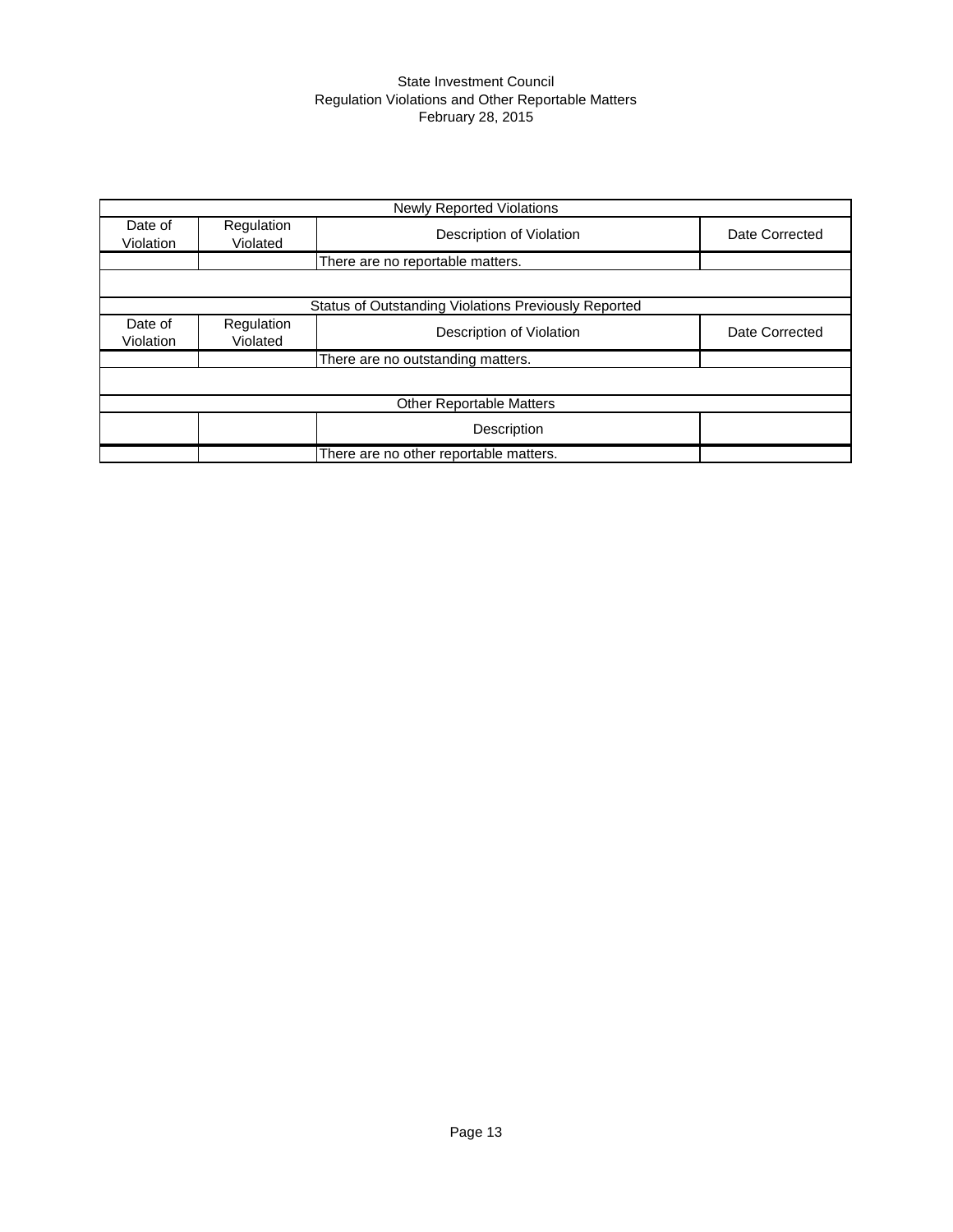#### **Alternative Investments as of February 28, 2015**

Presents underlying fund level information including the Portfolio's original commitments, funded amounts to date, remaining commitments and the distributions to date.

|                                             |                   |                           | Feb-15        | A                                         |                               | в                              | C                                 | $=(B+C)$           | $=(B+C)/A$                        |
|---------------------------------------------|-------------------|---------------------------|---------------|-------------------------------------------|-------------------------------|--------------------------------|-----------------------------------|--------------------|-----------------------------------|
|                                             | Inception<br>Date | Last<br>Valuation<br>Date | Commitment    | <b>Amount</b><br>Contributed <sup>1</sup> | <b>Unfunded</b><br>Commitment | <b>Current Market</b><br>Value | Total<br>Distributed <sup>2</sup> | <b>Total Value</b> | Total<br>Value<br><b>Multiple</b> |
| <b>Private Equity</b>                       |                   |                           |               |                                           |                               |                                |                                   |                    |                                   |
| <b>Co-Investments</b>                       |                   |                           | 1,175,000,000 | 608,598,259                               | 574,634,133                   | 806,569,084                    | 198,233,095                       | 1,004,802,179      | 1.65                              |
| NB/NJ Custom Investment Fund II             | Apr-12            | Sep-14                    | 200,000,000   | 104,603,130                               | 120,733,598                   | 169,870,294                    | 31,297,030                        | 201, 167, 324      | 1.92                              |
| NJ Roark Co-Invest Fund III LLC             | $Jan-14$          | Sep-14                    | 75,000,000    | 15,102,418                                | 59,897,582                    | 13,528,308                     | 1,517,513                         | 15,045,821         | 1.00                              |
| SONJ Private Opportunities Fund II, L.P.    | Nov-07            | Sep-14                    | 800,000,000   | 392,233,501                               | 390,662,163                   | 572,964,436                    | 100,185,356                       | 673,149,792        | 1.72                              |
| SONJ Private Opportunities Fund, L.P.       | Sep-06            | Sep-14                    | 100,000,000   | 96,659,210                                | 3,340,790                     | 50,206,046                     | 65,233,196                        | 115,439,242        | 1.19                              |
| <b>Distressed Debt</b>                      |                   |                           | 1,336,861,543 | 1,048,455,033                             | 430,396,233                   | 539,676,754                    | 874,909,846                       | 1,414,586,601      | 1.35                              |
| Avenue Asia Special Situations Fund IV      | Aug-06            | Sep-14                    | 30,000,000    | 26,283,722                                | $\Omega$                      | 10,614,938                     | 20,793,975                        | 31,408,913         | 1.19                              |
| Avenue Special Situations Fund V, LP        | May-07            | Sep-14                    | 200,000,000   | 200,000,000                               | $\mathbf 0$                   | 2,638,262                      | 263,184,545                       | 265,822,807        | 1.33                              |
| Avenue Special Situations IV                | Nov-05            | Sep-14                    | 20,000,000    | 20,000,000                                | $\Omega$                      | 127,985                        | 27,969,988                        | 28,097,973         | 1.40                              |
| Centerbridge Capital Partners II, L.P.      | May-11            | Sep-14                    | 100,000,000   | 118,618,085                               | 19,809,991                    | 89,473,072                     | 40,087,580                        | 129,560,652        | 1.09                              |
| Centerbridge Capital Partners, L.P.         | Jun-06            | Sep-14                    | 80,000,000    | 124,629,280                               | 5,816,833                     | 47,242,577                     | 171,394,054                       | 218,636,631        | 1.75                              |
| HIG Bayside Debt & LBO II                   | May-08            | Sep-14                    | 100,000,000   | 74,865,549                                | 25,134,451                    | 50,359,676                     | 52,378,622                        | 102,738,298        | 1.37                              |
| Knight/TPG NPL - R, L.P.                    | Mar-12            | Sep-14                    | 59,054,236    | 55,554,236                                | 3,500,000                     | 55,725,704                     | 20,604,775                        | 76,330,479         | 1.37                              |
| KPS Special Situations Fund III, LP         | May-07            | Sep-14                    | 25,000,000    | 24,358,895                                | 11,802,252                    | 13,196,797                     | 27,248,621                        | 40,445,417         | 1.66                              |
| KPS Special Situations Fund IV, LP          | Apr-13            | Sep-14                    | 200,000,000   | 17,377,195                                | 182,699,805                   | 16,948,966                     | 77,000                            | 17,025,966         | 0.98                              |
| MatlinPatterson Global Opps. Ptnrs. III     | Jun-07            | Sep-14                    | 100,000,000   | 100,886,693                               | 11,062,334                    | 67,353,183                     | 56,534,597                        | 123,887,780        | 1.23                              |
| MHR Institutional Partners III, L.P.        | May-07            | Jan-15                    | 75,000,000    | 78,000,000                                | 27,653,979                    | 50,760,974                     | 63,017,430                        | 113,778,404        | 1.46                              |
| MHR Institutional Partners IV, L.P.         | $Jul-14$          | Jan-15                    | 100,000,000   | 10,500,000                                | 89,500,000                    | 9,004,428                      | 1,542,987                         | 10,547,415         | 1.00                              |
| TPG Financial Partners, L.P.                | May-08            | Sep-14                    | 47,807,307    | 35,285,615                                | 13,049,474                    | 6,658,196                      | 28,291,711                        | 34,949,907         | 0.99                              |
| TPG Opportunities Partners II, L.P.         | Mar-12            | Sep-14                    | 100,000,000   | 69,794,467                                | 30,205,533                    | 84,002,317                     | 11,608,099                        | 95,610,416         | 1.37                              |
| WLR Recovery Fund IV, LP                    | Oct-07            | Sep-14                    | 100,000,000   | 92,301,296                                | 10,161,580                    | 35,569,680                     | 90,175,862                        | 125,745,542        | 1.36                              |
| <b>Domestic Midmarket Buyout</b>            |                   |                           | 2,886,490,000 | 2,397,425,188                             | 767,799,943                   | 1,707,965,852                  | 1,648,057,333                     | 3,356,023,186      | 1.40                              |
| American Industrial Partners Capital Fund V | Dec-11            | Sep-14                    | 50,000,000    | 35,604,291                                | 17,773,877                    | 36,785,959                     | 3,534,713                         | 40,320,671         | 1.13                              |
| Court Square Capital Partners II, L.P.      | May-07            | Sep-14                    | 100,000,000   | 91,118,810                                | 10,435,063                    | 59,008,932                     | 80,462,361                        | 139,471,293        | 1.53                              |
| InterMedia Partners VII, L.P.               | Dec-05            | Sep-14                    | 75,000,000    | 96,252,158                                | 621,562                       | 87,559,978                     | 58,636,224                        | 146,196,203        | 1.52                              |
| JLL Partners Fund V, L.P.                   | $Dec-05$          | Sep-14                    | 50,000,000    | 52,722,284                                | 1,601,994                     | 22,959,810                     | 61,908,181                        | 84,867,991         | 1.61                              |
| JLL Partners Fund VI, LP                    | <b>Jun-08</b>     | Sep-14                    | 150,000,000   | 172,496,884                               | 29,451,559                    | 149,589,584                    | 102,132,608                       | 251,722,192        | 1.46                              |
| Lindsay Goldberg III, L.P.                  | Jul-08            | Sep-14                    | 200,000,000   | 185,019,174                               | 17,876,250                    | 160,555,920                    | 67,523,411                        | 228,079,331        | 1.23                              |
| Lindsay, Goldberg & Bessemer II, L.P.       | Jul-06            | Sep-14                    | 100,000,000   | 92,390,286                                | 7,609,714                     | 24,003,079                     | 109,292,659                       | 133,295,738        | 1.44                              |
| Marlin Equity Partners IV                   | $Jun-13$          | Sep-14                    | 75,000,000    | 17,109,627                                | 57,893,167                    | 15,988,149                     | 2,794                             | 15,990,943         | 0.93                              |
| New Mountain Partners III, L.P.             | May-07            | Sep-14                    | 100,000,000   | 105,180,192                               | 11,725,089                    | 87,255,866                     | 46,044,714                        | 133,300,580        | 1.27                              |
| Oak Hill Capital Partners II, L.P.          | $Jul-05$          | Sep-14                    | 75,000,000    | 83,225,164                                | 476,763                       | 15,700,421                     | 117,445,525                       | 133,145,947        | 1.60                              |
| Oak Hill Capital Partners III, L.P.         | Oct-07            | Sep-14                    | 250,000,000   | 293,722,034                               | 25,515,783                    | 171,849,966                    | 221,715,313                       | 393,565,279        | 1.34                              |
| Onex Partners II, LP                        | Aug-06            | Sep-14                    | 100,000,000   | 88,774,730                                | 11,225,270                    | 16,579,638                     | 162,065,423                       | 178,645,061        | 2.01                              |
| Onex Partners III, LP                       | Dec-08            | Sep-14                    | 100,000,000   | 108,070,054                               | 10,809,665                    | 89,876,093                     | 45,451,045                        | 135,327,138        | 1.25                              |
| Onex Partners IV, LP                        | May-14            | Sep-14                    | 166,490,000   | 9,027,551                                 | 157,462,449                   | 8,284,728                      | $\Omega$                          | 8,284,728          | 0.92                              |
| Quadrangle Capital Partners II              | Aug-05            | Sep-14                    | 50,000,000    | 47,306,280                                | 6,917,806                     | 15,022,938                     | 49,721,979                        | 64,744,917         | 1.37                              |
| Roark Capital Partners III L.P.             | Sep-12            | Sep-14                    | 100,000,000   | 45,878,933                                | 55,838,432                    | 49,465,335                     | 1,717,365                         | 51,182,700         | 1.12                              |
| Sterling Capital Partners IV, L.P.          | Apr-12            | Sep-14                    | 100,000,000   | 43,680,411                                | 62,316,278                    | 31,432,913                     | 17,530,615                        | 48,963,528         | 1.12                              |
| Tenex Capital Partners, L.P.                | Jan-11            | Sep-14                    | 50,000,000    | 47,926,335                                | 17,446,441                    | 37,042,369                     | 15,861,524                        | 52,903,893         | 1.10                              |
| Tenex Capital Partners LP - Secondary       | Feb-13            | Sep-14                    | 20,000,000    | 16,866,478                                | 8,714,305                     | 14,855,973                     | 4,895,949                         | 19,751,922         | 1.17                              |
| The Resolute Fund II, L.P.                  | Dec-07            | Sep-14                    | 100,000,000   | 95,846,943                                | 12,971,950                    | 61,952,772                     | 70,547,486                        | 132,500,258        | 1.38                              |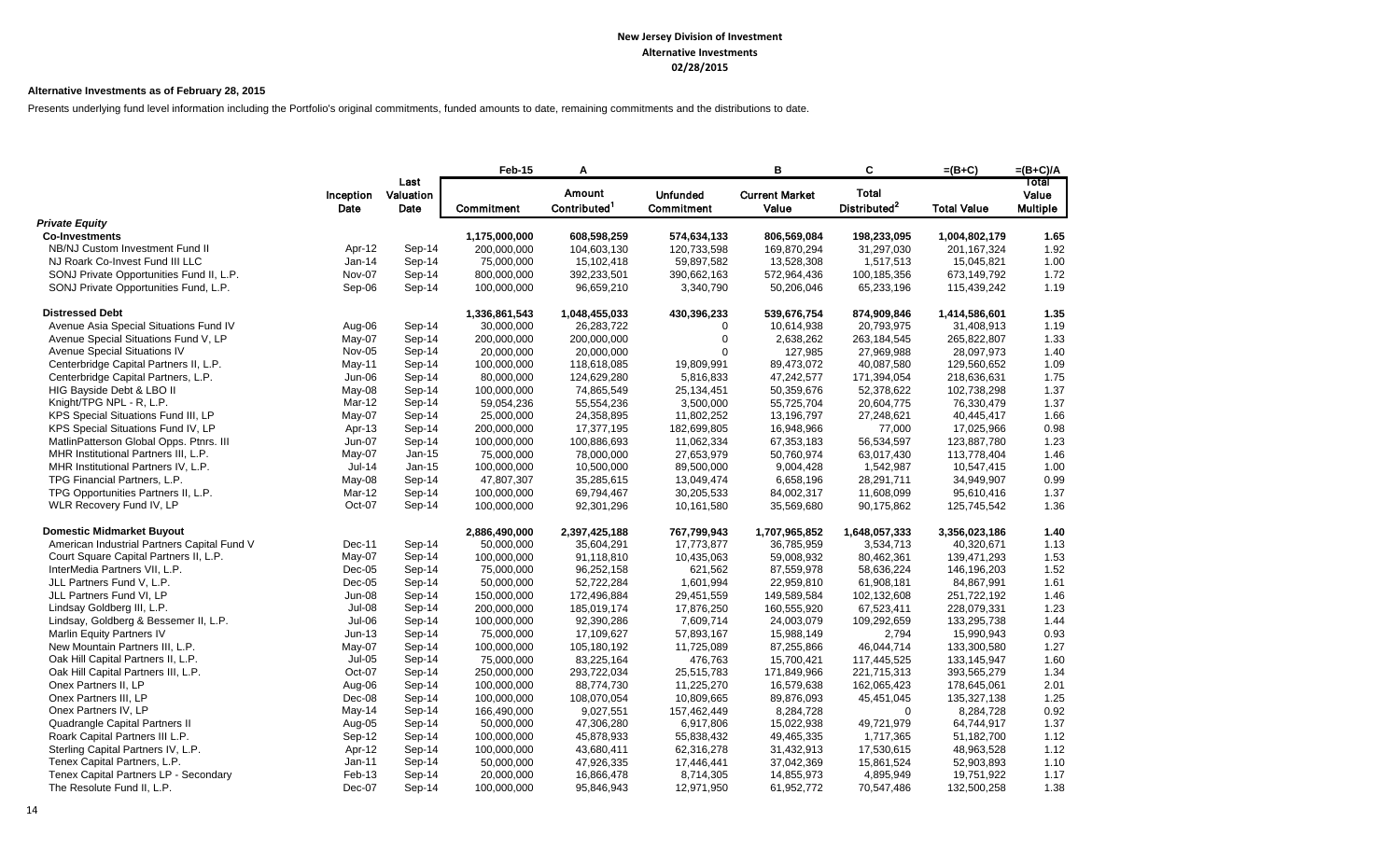|                                                |                    |           | Feb-15        | Α                        |                 | в                     | C                        | $=(B+C)$           | $=(B+C)/A$      |
|------------------------------------------------|--------------------|-----------|---------------|--------------------------|-----------------|-----------------------|--------------------------|--------------------|-----------------|
|                                                |                    | Last      |               |                          |                 |                       |                          |                    | <b>Total</b>    |
|                                                | Inception          | Valuation |               | Amount                   | <b>Unfunded</b> | <b>Current Market</b> | <b>Total</b>             |                    | Value           |
|                                                | Date               | Date      | Commitment    | Contributed <sup>1</sup> | Commitment      | Value                 | Distributed <sup>2</sup> | <b>Total Value</b> | <b>Multiple</b> |
|                                                |                    |           |               |                          |                 |                       |                          |                    |                 |
| TPG ISTARI. LP                                 | Mar-07             | Sep-14    | 100,000,000   | 99,782,132               | 8,345,013       | 58.560.409            | 99,207,428               | 157,767,837        | 1.58            |
| TPG Growth II, L.P.                            | Jun-12             | Sep-14    | 100,000,000   | 79,963,712               | 25,206,309      | 93,938,771            | 6,904,332                | 100,843,103        | 1.26            |
| Vista Equity Partners Fund III, L.P.           | Jul-07             | Sep-14    | 100,000,000   | 105,775,588              | 2,804,047       | 35,033,579            | 214,508,909              | 249,542,488        | 2.36            |
| Vista Equity Partners Fund IV, L.P.            | $Oct-11$           | Sep-14    | 200,000,000   | 191,953,808              | 14,445,278      | 204,593,259           | 24,740,246               | 229,333,505        | 1.19            |
| Vista Equity Partners Fund V, L.P.             | Mar-14             | Sep-14    | 200,000,000   | 69,270,978               | 139,776,231     | 58,325,215            | 9,120,917                | 67,446,132         | 0.97            |
| Vista Foundation Fund II, L.P.                 | <b>Nov-13</b>      | Sep-14    | 75,000,000    | 31,528,423               | 43,471,577      | 29,210,674            | $\mathbf 0$              | 29,210,674         | 0.93            |
| Welsh, Carson, Anderson & Stowe XI, L.P.       | Oct-08             | Sep-14    | 100,000,000   | 90,931,929               | 9,068,071       | 72,533,521            | 57,085,613               | 129,619,134        | 1.43            |
|                                                |                    |           |               |                          |                 |                       |                          |                    |                 |
| <b>Emerging Managers</b>                       |                    |           | 400,000,000   | 408,395,613              | 45,082,158      | 324,303,527           | 261,926,701              | 586,230,228        | 1.44            |
| <b>CS/NJDI Emerging Opp</b>                    | Apr-07             |           | 200,000,000   | 222,812,054              | 30,665,717      | 124,112,578           | 177,632,509              | 301,745,087        | 1.35            |
| CS/NJDI Emerging Opp (2007-1 Series)           |                    | Sep-14    | 100,000,000   | 114,565,311              | 8,533,470       | 69,429,932            | 92,486,898               | 161,916,830        | 1.41            |
| CS/NJDI Emerging Opp (2008-1 Series)           |                    | Sep-14    | 100,000,000   | 108,246,744              | 22,132,247      | 54,682,646            | 85,145,612               | 139,828,257        | 1.29            |
| Fairview Capstone Partners II, LP              | Sep-08             | Sep-14    | 100,000,000   | 96,861,787               | 3,138,213       | 95,513,995            | 32,577,774               | 128,091,769        | 1.32            |
| Fairview Capstone Partners, LP                 | May-07             | Sep-14    | 100,000,000   | 88,721,772               | 11,278,228      | 104,676,954           | 51,716,418               | 156,393,372        | 1.76            |
|                                                |                    |           |               |                          |                 |                       |                          | $\bf{0}$           |                 |
| International                                  |                    |           | 1,959,150,329 | 1,490,562,164            | 606,207,803     | 1,066,734,597         | 768,144,860              | 1,834,879,457      | 1.23            |
| AIMS/NJ Euro Small and Mid Fund I, L.P.        | Feb-06             | Sep-14    | 200,000,000   | 190,075,496              | 17,711,420      | 81,824,559            | 146,347,246              | 228,171,805        | 1.20            |
| AIMS/NJ Euro Small and Mid Fund II, L.P.       | Jul-07             | Sep-14    | 200,032,634   | 184,117,610              | 33,055,270      | 130,953,736           | 64,175,856               | 195,129,592        | 1.06            |
| Anacap Credit Opportunities II, LP             | Dec-11             | Sep-14    | 81,701,418    | 93,338,289               | 24,454,634      | 61,326,557            | 36,449,538               | 97,776,095         | 1.05            |
| Anacap Financial Partners II                   | May-08             | Sep-14    | 127,078,633   | 170,614,036              | 19,340,027      | 128,164,843           | 65,360,695               | 193,525,538        | 1.13            |
| AnaCap Financial Partners III, L.P.            | $Jul-14$           | N/A       | 140,469,207   | 2,672,036                | 137,797,171     | 2,404,760             | 4,362                    | 2,409,123          | 0.90            |
| Anacap Financial Partners GP II, LP            | Nov-09             | Sep-14    | 9,868,438     | 9,868,438                | $\Omega$        | 10,549,809            | 422,590                  | 10,972,398         | 1.11            |
| New Jersey Asia Investors II, L.P.             | $Jul-11$           | Sep-14    | 200,000,000   | 137,003,228              | 73,942,054      | 141,963,762           | 17,651,276               | 159,615,038        | 1.17            |
| New Jersey Asia Investors, L.P.                | Jan-08             | Sep-14    | 100,000,000   | 93,877,635               | 18,023,097      | 118,931,893           | 52,001,527               | 170,933,420        | 1.82            |
| NJHL European BO Investment II Series B        | Apr-07             | Sep-14    | 200,000,000   | 147,397,241              | 16,783,665      | 109,711,195           | 83,462,036               | 193,173,231        | 1.31            |
| NJHL European Buyout Investment Series A       | Feb-06             | Sep-14    | 200,000,000   | 193,049,740              | 13,835,169      | 107,841,926           | 140,042,730              | 247,884,656        | 1.28            |
| NJHL European Buyout Investment Series C       | Mar-08             | Sep-14    | 200.000.000   | 199,048,416              | 20,765,297      | 99,398,297            | 162,227,005              | 261,625,302        | 1.31            |
| Siguler Guff NJ Developing Mkt Fund, LP        | Dec-13             | Dec-14    | 300,000,000   | 69,500,000               | 230,500,000     | 73,663,259            | $\mathbf 0$              | 73,663,259         | 1.06            |
| <b>Large Buyout</b>                            |                    |           | 2,378,741,431 | 1,965,380,651            | 760,619,748     | 1,270,581,184         | 1,421,342,321            | 2,691,923,504      | 1.37            |
| Apollo Investment Fund VI, L.P.                | Nov-05             | Sep-14    | 50,000,000    | 132,027,729              | 2,090,014       | 24,195,954            | 148,346,912              | 172,542,866        | 1.31            |
| Blackstone Capital Partners V, L.P.            | Oct-05             | Dec-14    | 100,000,000   | 98,860,728               | 7,739,578       | 78,122,226            | 79,703,518               | 157,825,744        | 1.60            |
| Blackstone Capital Partners VI, L.P.           | Mar-12             | Dec-14    | 50,000,000    | 27,065,662               | 25,981,533      | 29,977,207            | 5,257,008                | 35,234,216         | 1.30            |
| Carlyle Partners VI, L.P.                      | <b>Nov-13</b>      | Sep-14    | 300,000,000   | 94,836,369               | 205,747,255     | 86,667,733            | 586,527                  | 87,254,260         | 0.92            |
| CVC Capital Partners VI, LP                    | $Jul-13$           | Dec-14    | 85,491,431    | 8,020,514                | 78,042,463      | 5,179,493             | 584,307                  | 5,763,800          | 0.72            |
| Hellman & Friedman Capital Partners VI         | Apr-07             | Sep-14    | 100,000,000   | 95,598,992               | 4,235,860       | 34,554,729            | 130,428,696              | 164,983,425        | 1.73            |
| Hellman & Friedman Capital Partners VIII, L.P. | Nov-14             | N/A       | 100,000,000   | $\Omega$                 | 100,000,000     | $\mathbf 0$           | $\mathbf 0$              | $\mathbf 0$        | N/A             |
| Silver Lake Partners III, LP                   |                    | Sep-14    |               |                          |                 |                       |                          |                    |                 |
| Silver Lake Partners IV                        | Jan-07<br>$Mar-13$ |           | 100,000,000   | 98,652,564               | 15,595,400      | 74,410,125            | 86,271,540<br>185,871    | 160,681,665        | 1.63<br>1.31    |
|                                                |                    | Sep-14    | 200,000,000   | 43,249,025               | 156,936,846     | 56,404,859            |                          | 56,590,730         |                 |
| TPG Partners V, L.P.                           | Sep-06             | Sep-14    | 187,500,000   | 257,260,706              | 21,452,506      | 139,169,439           | 157,420,742              | 296,590,180        | 1.15            |
| TPG Partners VI, L.P.                          | May-08             | Sep-14    | 180,000,000   | 284,592,985              | 20,880,670      | 161,194,371           | 186,443,666              | 347,638,036        | 1.22            |
| Warburg Pincus Private Equity IX, LP           | Aug-05             | Dec-14    | 200,000,000   | 200,000,000              | $\mathbf 0$     | 55,291,923            | 294,329,148              | 349,621,072        | 1.75            |
| Warburg Pincus Private Equity VIII             | Jun-06             | Dec-14    | 25,750,000    | 26,883,000               | $\pmb{0}$       | 10,034,198            | 50,974,651               | 61,008,848         | 2.27            |
| Warburg Pincus Private Equity X, LP            | Oct-07             | Dec-14    | 400,000,000   | 400,000,000              | $\mathbf 0$     | 310,435,931           | 247,727,835              | 558,163,765        | 1.40            |
| Warburg Pincus Private Equity XI, LP           | May-12             | Dec-14    | 300,000,000   | 198,332,377              | 121,917,623     | 204,942,995           | 33,081,900               | 238,024,895        | 1.20            |
| <b>Mezzanine Debt</b>                          |                    |           | 610,000,000   | 570,101,677              | 177,134,019     | 181,736,868           | 594,376,355              | 776,113,224        | 1.36            |
| Audax Mezzanine Partners II                    | Nov-06             | Sep-14    | 50,000,000    | 56,018,683               | 2,148,008       | 3,759,481             | 66,216,024               | 69,975,504         | 1.25            |
| Blackstone Mezzanine Partners II, LP           | Apr-06             | Sep-14    | 45,000,000    | 40,017,311               | 7,804,361       | 4,529,753             | 51,638,387               | 56,168,140         | 1.40            |
|                                                |                    |           |               |                          |                 |                       |                          |                    |                 |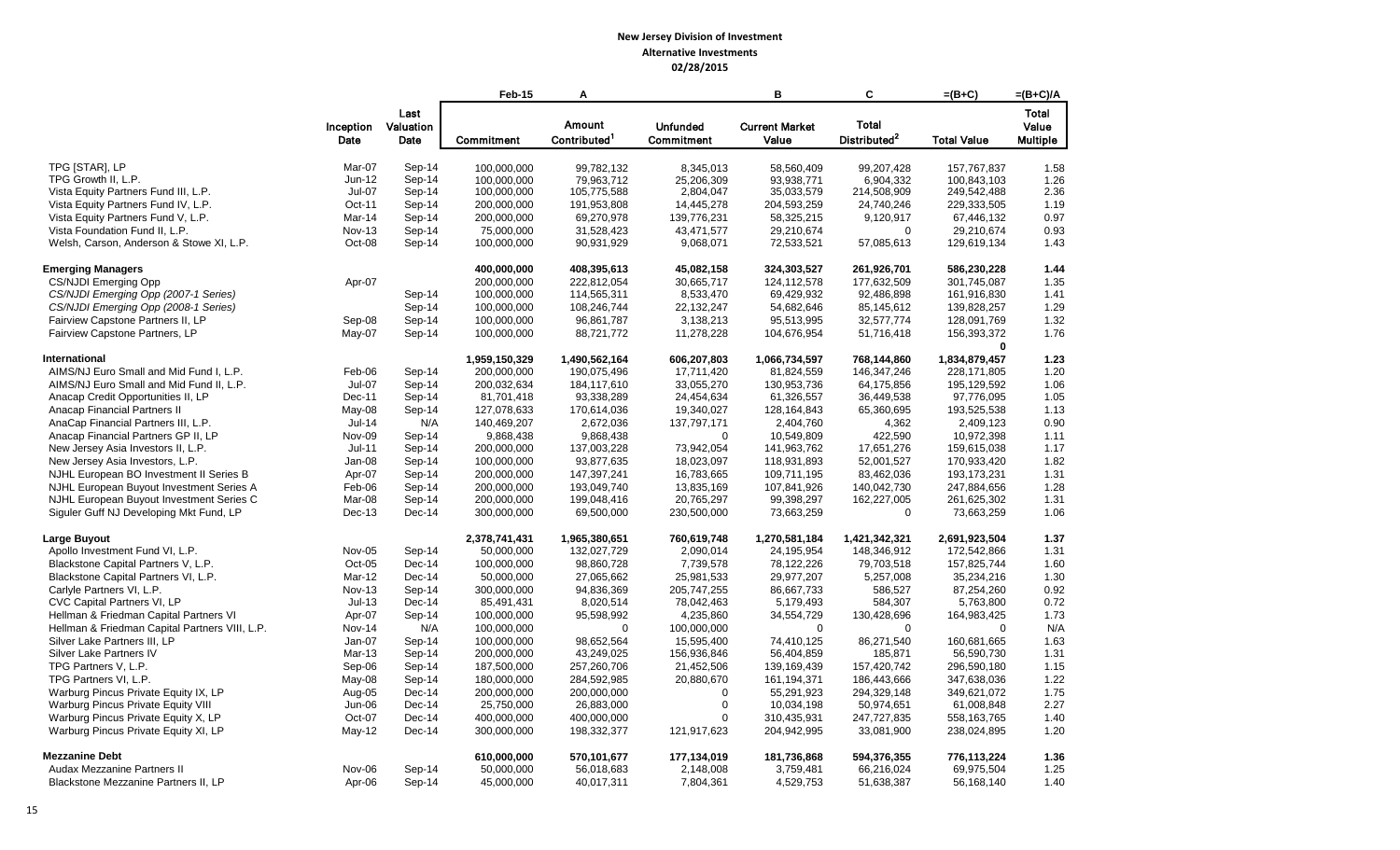|                                         |               |                   | Feb-15         | Α                        |                 | в                     | C                        | $=(B+C)$           | $=(B+C)/A$      |
|-----------------------------------------|---------------|-------------------|----------------|--------------------------|-----------------|-----------------------|--------------------------|--------------------|-----------------|
|                                         | Inception     | Last<br>Valuation |                | Amount                   | <b>Unfunded</b> | <b>Current Market</b> | <b>Total</b>             |                    | Total<br>Value  |
|                                         | Date          | Date              | Commitment     | Contributed <sup>1</sup> | Commitment      | Value                 | Distributed <sup>2</sup> | <b>Total Value</b> | <b>Multiple</b> |
| Carlyle Mezzanine Partners II, L.P.     | Dec-07        | Dec-14            | 75,000,000     | 91,767,704               | 15,568,198      | 28,418,377            | 90,402,005               | 118,820,382        | 1.29            |
| Gleacher Mezzanine Fund II, LP          | Nov-06        | Sep-14            | 40,000,000     | 36,684,835               | 3,390,252       | 9,828,204             | 34,517,627               | 44,345,831         | 1.21            |
| GSO Capital Opportunities Fund II, LP   | <b>Nov-11</b> | Sep-14            | 150,000,000    | 83,248,790               | 97,977,096      | 61,089,738            | 51,578,974               | 112,668,712        | 1.35            |
| GSO Capital Opportunities Fund, L.P.    | <b>Jul-08</b> | Sep-14            | 100,000,000    | 120,092,498              | 6,850,921       | 26,844,092            | 177,810,508              | 204,654,600        | 1.70            |
| Newstone Capital Partners II, L.P.      | May-11        | Sep-14            | 100,000,000    | 79,883,093               | 40,408,235      | 43,886,108            | 47,210,213               | 91,096,321         | 1.14            |
| Newstone Capital Partners, L.P.         | Feb-07        | Sep-14            | 50,000,000     | 62,388,763               | 2,986,948       | 3,381,116             | 75,002,618               | 78,383,734         | 1.26            |
| <b>Secondaries</b>                      |               |                   | 279,824,757    | 273,666,735              | 23,052,150      | 141,393,107           | 245,852,418              | 387,245,525        | 1.42            |
| Lexington Capital Partners VI-B         | Jun-06        | Sep-14            | 50,000,000     | 50,705,969               | 817,356         | 21,783,365            | 49,071,191               | 70,854,556         | 1.40            |
| NB Sec Opps Offshore Fund II LP         | <b>Jul-08</b> | Sep-14            | 100,000,000    | 102,419,541              | 10,376,414      | 53,571,425            | 100,399,676              | 153,971,101        | 1.50            |
| Partners Group Secondary 2006 LP        | Sep-06        | Dec-14            | 54,194,881     | 53,008,507               | 3,359,319       | 16,158,393            | 48,014,669               | 64,173,062         | 1.21            |
| Partners Group Secondary 2008, L.P.     | Sep-08        | $Dec-14$          | 75,629,876     | 67,532,719               | 8,499,061       | 49,879,924            | 48,366,882               | 98,246,806         | 1.45            |
| <b>Small/Midsize Buyout</b>             |               |                   | 650,000,000    | 683,315,542              | 83,302,973      | 442,340,197           | 502,765,041              | 945,105,238        | 1.38            |
| <b>CSFB/NJDI Investment Fund</b>        | <b>Nov-05</b> |                   | 650,000,000    | 683,315,542              | 83,302,973      | 442,340,197           | 502,765,041              | 945,105,238        | 1.38            |
| CSFB/NJDI Investment Fund 2005-1 Series |               | Sep-14            | 200,000,000    | 225,045,318              | 9,679,576       | 128,138,700           | 192,033,455              | 320, 172, 154      | 1.42            |
| CSFB/NJDI Investment Fund 2006-1 Series |               | Sep-14            | 250,000,000    | 275,561,782              | 19,036,019      | 166,640,731           | 217,303,400              | 383,944,131        | 1.39            |
| CSFB/NJDI Investment Fund 2008-1 Series |               | Sep-14            | 200,000,000    | 182,708,442              | 54,587,379      | 147,560,766           | 93,428,186               | 240,988,953        | 1.32            |
| <b>Special Situations</b>               |               |                   | 370,000,000    | 298,910,490              | 235,407,631     | 210,188,225           | 164,522,148              | 374,710,373        | 1.25            |
| Blackstone TOP Fund-A, L.P.             | Jan-12        | Sep-14            | 370,000,000    | 298,910,490              | 235,407,631     | 210,188,225           | 164,522,148              | 374,710,373        | 1.25            |
| <b>Venture Capital</b>                  |               |                   | 365,000,000    | 250,059,767              | 159,146,880     | 240,968,956           | 120,828,427              | 361,797,383        | 1.45            |
| JP Morgan Direct/Pooled VC Instit III   | Jun-06        | Sep-14            | 50,000,000     | 48,765,249               | 1,234,751       | 46,865,193            | 26,045,793               | 72,910,986         | 1.50            |
| JP Morgan Direct VC Institutional III   |               | Sep-14            | 600,000        | 394,650                  | 205,350         | 465,915               | 229,468                  | 695,383            | 1.76            |
| JP Morgan Pooled VC Institutional III   |               | Sep-14            | 49,400,000     | 48,370,599               | 1,029,401       | 46,399,279            | 25,816,325               | 72,215,603         | 1.49            |
| Khosla Venutres IV, L.P.                | Jan-12        | Sep-14            | 25,000,000     | 18,750,000               | 6,250,000       | 22,989,840            | 1,272,455                | 24,262,295         | 1.29            |
| NB Crossroads Fund XVIII                | Nov-06        | Sep-14            | 50,000,000     | 42,000,000               | 25,750,002      | 41,716,164            | 29,075,562               | 70,791,726         | 1.69            |
| NB/NJ Custom Investment Fund            | Aug-07        | Sep-14            | 100,000,000    | 88,921,905               | 37,534,740      | 77,897,884            | 64,434,617               | 142,332,501        | 1.60            |
| TCV VIII, L.P.                          | Jan-14        | $Dec-14$          | 100,000,000    | 23,821,590               | 76,178,410      | 23,209,137            | $\mathbf 0$              | 23,209,137         | 0.97            |
| Tenaya Capital VI, L.P.                 | $Jul-12$      | Sep-14            | 40,000,000     | 27,801,022               | 12,198,978      | 28,290,737            | 0                        | 28,290,737         | 1.02            |
| <b>Private Equity Subtotal</b>          |               |                   | 12,411,068,060 | 9,994,871,121            | 3,862,783,672   | 6,932,458,350         | 6,800,958,546            | 13,733,416,896     | 1.37            |
|                                         |               |                   |                |                          |                 |                       |                          |                    |                 |
| <b>Debt</b>                             |               |                   | 1,376,224,175  | 1,048,520,652            | 333,706,890     | 395,445,812           | 1,072,926,722            | 1,468,372,534      | 1.40            |
| CT High Grade Partners II, LLC          | May-08        | Sep-14            | 664,000,000    | 572,861,303              | 88,133,604      | 223,918,407           | 556,983,568              | 780,901,975        | 1.36            |
| Guggenheim Structured Real Estate III   | Sep-07        | Dec-14            | 100,000,000    | 100,000,000              | 0               | 5,031,534             | 76,403,322               | 81,434,856         | 0.81            |
| Lone Star Fund VII (U.S.) LP            | May-11        | $Dec-14$          | 300,000,000    | 283,589,254              | 18,845,732      | 85,484,250            | 429,558,387              | 515,042,636        | 1.82            |
| M&G Real Estate Debt Fund II, LP        | $Jul-13$      | Dec-14            | 117,646,642    | 36,995,655               | 82,478,751      | 33,087,581            | 4,357,763                | 37,445,345         | 1.01            |
| M&G Real Estate Debt Fund III, LP       | $Jul-13$      | Dec-14            | 194,577,533    | 55,074,441               | 144,248,804     | 47,924,040            | 5,623,682                | 53,547,722         | 0.97            |
| <b>Equity</b>                           |               |                   | 4,312,155,507  | 3,070,918,297            | 1,563,626,159   | 2,515,577,901         | 1,426,616,620            | 3,942,194,520      | 1.28            |
| ARA Asia Dragon Limited                 | Sep-07        | Dec-14            | 100,000,000    | 92,842,000               | 7,158,000       | 27,816,270            | 97,572,731               | 125,389,001        | 1.35            |
| Blackstone Real Estate Partners Asia LP | $Jun-13$      | $Dec-14$          | 500,000,000    | 208,997,227              | 291,669,110     | 235,120,466           | 2,989,619                | 238,110,085        | 1.14            |
| Blackstone Real Estate V                | Feb-06        | $Dec-14$          | 75,000,000     | 78,353,336               | 3,130,539       | 63,665,305            | 84,506,639               | 148,171,945        | 1.89            |
| <b>Blackstone Real Estate VI</b>        | Feb-07        | Dec-14            | 100,000,000    | 99,080,641               | 4,774,241       | 108,038,301           | 99,010,055               | 207,048,356        | 2.09            |
| Blackstone Real Estate Partners VI, Sec | <b>Nov-11</b> | $Dec-14$          | 43,624,688     | 39,860,134               | 3,764,554       | 45,569,827            | 40,109,877               | 85,679,704         | 2.15            |
| <b>Blackstone Real Estate VII</b>       | Dec-11        | Dec-14            | 300,000,000    | 291,877,743              | 71,620,414      | 314,289,803           | 114,709,058              | 428,998,861        | 1.47            |
| Carlyle Realty Partners V LP            | Feb-07        | Sep-14            | 100,000,000    | 122,634,933              | 36,438,240      | 32,716,206            | 124,811,578              | 157,527,784        | 1.28            |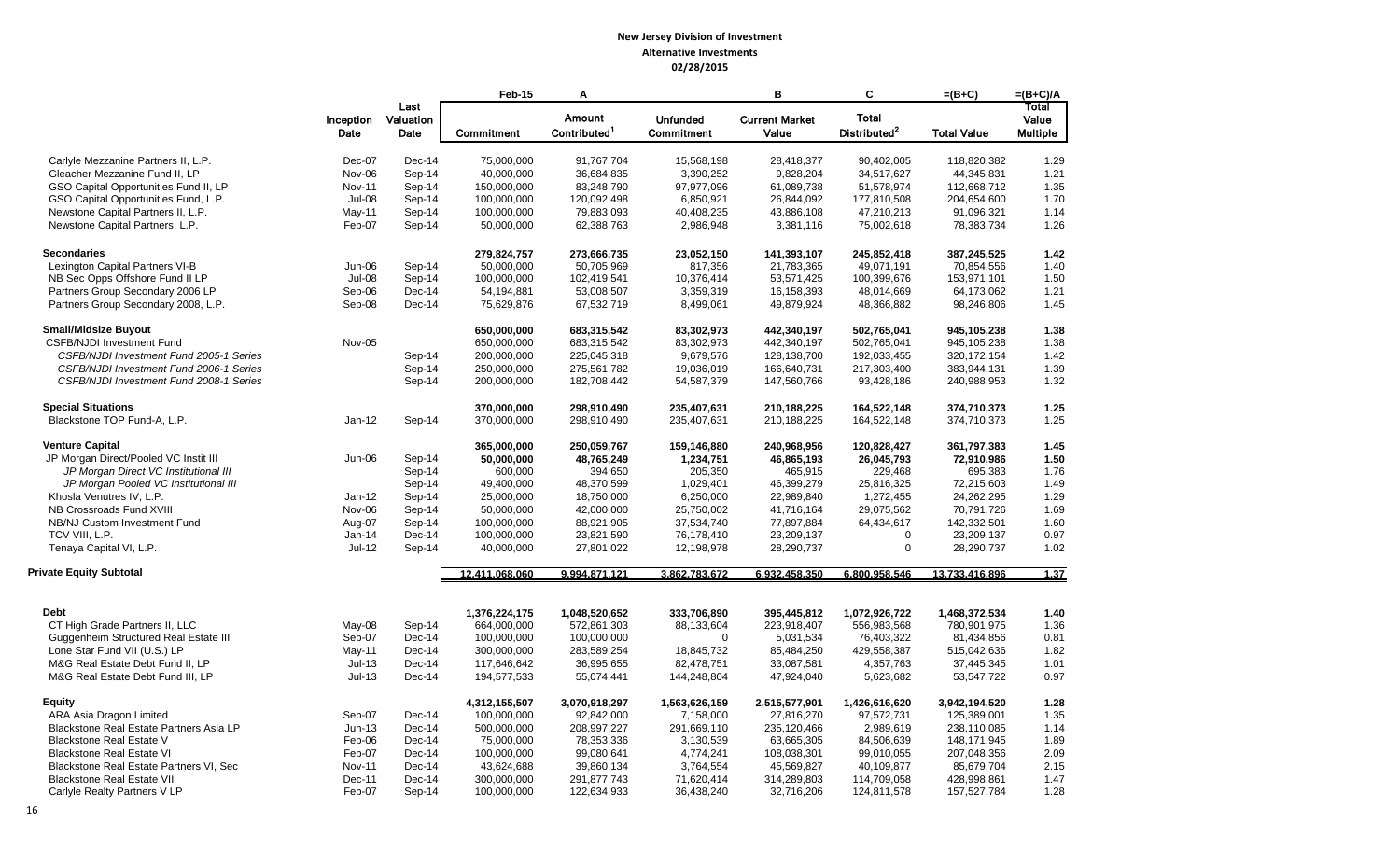|                                                             |                  |                    | Feb-15                     | Α                          |                                      | в                          | C                          | $=(B+C)$                   | =(B+C)/A        |
|-------------------------------------------------------------|------------------|--------------------|----------------------------|----------------------------|--------------------------------------|----------------------------|----------------------------|----------------------------|-----------------|
|                                                             | Inception        | Last<br>Valuation  |                            | <b>Amount</b>              | <b>Unfunded</b>                      | <b>Current Market</b>      | <b>Total</b>               |                            | Total<br>Value  |
|                                                             | Date             | Date               | <b>Commitment</b>          | Contributed <sup>1</sup>   | Commitment                           | Value                      | Distributed <sup>2</sup>   | <b>Total Value</b>         | <b>Multiple</b> |
| Exeter - Core Industrial Venture Fund                       | Apr-12           | Sep-14             | 200,000,000                | 169,463,250                | 30,536,750                           | 171,770,915                | 20,988,000                 | 192,758,915                | 1.14            |
| Hammes Partners II. L.P.                                    | Mar-14           | N/A                | 100,000,000                | $\Omega$                   | 100,000,000                          | $\Omega$                   | $\mathbf 0$                | $\Omega$                   | N/A             |
| Heitman America Real Estate Trust, L.P.                     | Jan-07           | Sep-14             | 100,000,000                | 100,000,000                | $\mathbf 0$                          | 116,896,336                | 28,984,565                 | 145,880,901                | 1.46            |
| Lone Star Real Estate Fund II (U.S.) LP                     | $May-11$         | Dec-14             | 100,000,000                | 86,571,332                 | 13,353,668                           | 32,863,141                 | 90,250,231                 | 123,113,373                | 1.42            |
| Lubert Adler Real Estate Fund VI-B                          | Feb-11           | Sep-14             | 100,000,000                | 95,000,000                 | 17,364,246                           | 72,779,683                 | 63,250,000                 | 136,029,683                | 1.43            |
| Meyer Bergman Euro Retail Partners II-TE                    | $Jul-14$         | $Dec-14$           | 58,991,825                 | 23,510,715                 | 35,481,110                           | 18,452,669                 | $\mathbf 0$                | 18,452,669                 | 0.78            |
| NJDOI/GMAM Core Plus RE Investment                          | May-08           | Sep-14             | 81,500,000                 | 69,537,518                 | 20,536,135                           | 31,633,225                 | 73,702,226                 | 105,335,451                | 1.51            |
| NJDOI/GMAM Opp RE Investment Program                        | May-08           | Sep-14             | 25,000,000                 | 16,110,845                 | 8,889,155                            | 10,453,428                 | 12,387,442                 | 22,840,870                 | 1.42            |
| Northwood Real Estate Co-Invest                             | $Dec-12$         | Sep-14             | 75,000,000                 | 25,653,698                 | 58,170,505                           | 16,718,087                 | 8,824,203                  | 25,542,290                 | 1.00            |
| Northwood RE Partners L.P., (Series III)                    | Dec-12           | Sep-14             | 75.000.000                 | 54.051.389                 | 33.631.391                           | 45.855.127                 | 12.752.344                 | 58.607.471                 | 1.08            |
| Northwood RE Partners L.P., (Series IV)                     | Nov-13           | Sep-14             | 200,000,000                | 125,641,561                | 77,716,510                           | 122,307,635                | 3,358,071                  | 125,665,706                | 1.00            |
| OZNJ Real Estate Opportunities, LP                          | <b>Mar-13</b>    | $Jan-15$           | 50,000,000                 | 34,701,065                 | 18,619,744                           | 33,222,334                 | 3,320,809                  | 36,543,143                 | 1.05            |
| Och-Ziff Real Estate Fund III, LP                           | Aug-14           | Sep-14             | 100,000,000                | 4,489,124                  | 95,510,876                           | 4,469,870                  | 33,000                     | 4,502,870                  | 1.00            |
| Perella Weinberg Real Estate Fund II LP                     | $Jul-13$         | $Dec-14$           | 89,101,396                 | 29,424,408                 | 59,676,988                           | 24,973,390                 | $\mathbf 0$                | 24,973,390                 | 0.85            |
| <b>Prime Property Fund</b>                                  | Aug-07           | Dec-14             | 130,000,000                | 150,000,000                | $\mathbf 0$                          | 100,953,477                | 64,837,872                 | 165,791,349                | 1.11            |
| PRISA II                                                    | Jun-07           | Dec-14             | 60,000,000                 | 100,000,000                | $\mathbf 0$                          | 55,346,146                 | 50,729,962                 | 106,076,108                | 1.06            |
| PRISA Real Estate Separate Account                          | Dec-06           | Dec-14             | 265,000,000                | 300,000,000                | $\mathbf 0$                          | 199,059,680                | 128,309,841                | 327,369,522                | 1.09            |
| Prologis European Properties Fund II                        | Sep-13           | Dec-14             | 188,937,598                | 183,329,350                | 5,608,248                            | 179.826.722                | 13,340,894                 | 193, 167, 616              | 1.05            |
| RE Capital Asia Partners III, L.P.                          | Aug-12           | Sep-14             | 80,000,000                 | 52,566,389                 | 33,043,497                           | 45,292,208                 | 22,660,636                 | 67,952,843                 | 1.29            |
| RE Capital Asia Partners IV, L.P.                           | Dec-14           | N/A                | 100,000,000                | 500,000                    | 99,500,000                           | 500,000                    | $\mathbf 0$                | 500,000                    | 1.00            |
| TPG/NJ (RE) Partnership, LP                                 | Feb-13           | Sep-14             | 350,000,000                | 112,276,715                | 258,218,439                          | 111,509,182                | 20,495,154                 | 132,004,336                | 1.18            |
| Tucker Development/Acquisition Fund                         | Oct-07           | Sep-14             | 50,000,000                 | 50,000,000                 | $\mathbf 0$                          | 47,793,400                 | $\Omega$                   | 47,793,400                 | 0.96            |
| Warburg Pincus Real Estate Fund I                           | Sep-06           | Sep-14             | 100,000,000                | 95,833,333                 | $\mathbf 0$                          | 61,261,935                 | 82,283,648                 | 143,545,583                | 1.50            |
| Westbrook Real Estate Fund VIII                             | Feb-08           | Sep-14             | 100,000,000                | 110,980,414                | $\Omega$                             | 43,298,574                 | 107,227,538                | 150,526,112                | 1.36            |
| Westbrook VII                                               | Jan-07           | Sep-14             | 40,000,000                 | 40,000,000                 | $\mathbf 0$                          | 21,255,076                 | 27,927,277                 | 49,182,353                 | 1.23            |
| Wheelock SREF NJ CO-Invest Feeder, LP                       | <b>Nov-12</b>    | Sep-14             | 50,000,000                 | 26,305                     | 49,973,695                           | $\Omega$                   | $\Omega$                   | $\Omega$                   | 0.00            |
| Wheelock Street Real Estate Fund, L.P.                      | Dec-11           | Sep-14             | 100,000,000                | 94,179,549                 | 17,665,426                           | 107,682,767                | 27,243,350                 | 134,926,117                | 1.43            |
| Wheelock Street Real Estate Fund II, L.P.                   | Apr-14           | Sep-14             | 125,000,000                | 13,425,322                 | 111,574,678                          | 12,186,715                 | $\Omega$                   | 12,186,715                 | 0.91            |
| <b>Real Estate Subtotal</b>                                 |                  |                    | 5,688,379,682              | 4,119,438,949              | 1,897,333,049                        | 2,911,023,712              | 2,499,543,342              | 5,410,567,054              | 1.31            |
| <b>Absolute Return</b>                                      |                  |                    | 1,000,000,000              | 900,000,000                | 100,000,000                          | 904,533,625                | 25,000,000                 | 929,533,625                | 1.03            |
| <b>BlueCrest Capital Management LLP</b>                     | Apr-12           | Jan-15             | 300,000,000                | 300,000,000                | 0                                    | 284,351,400                | $\mathbf 0$                | 284,351,400                | 0.95            |
| Brevan Howard Fund Limited                                  | <b>Nov-11</b>    | $Jan-15$           | 300,000,000                | 300.000.000                | $\mathbf 0$                          | 322,594,200                | $\mathbf 0$                | 322,594,200                | 1.08            |
| Iguazu Partners, L.P.                                       | Dec-13           | Dec-14             | 150,000,000                | 50,000,000                 | 100,000,000                          | 53,781,400                 | 0                          | 53,781,400                 | 1.08            |
| MKP Opportunity Partners, L.P.                              | Sep-12           | $Jan-15$           | 250,000,000                | 250,000,000                | $\Omega$                             | 243,806,625                | 25,000,000                 | 268,806,625                | 1.08            |
|                                                             |                  |                    |                            |                            |                                      |                            |                            |                            |                 |
| <b>Credit</b>                                               |                  |                    | 2,050,000,000              | 2,078,948,837              | 97,286,948                           | 2,272,168,284              | 128,631,158                | 2,400,799,442              | 1.15            |
| Canyon Value Realization Fund                               | Jun-07           | Jan-15<br>$Jan-15$ | 75,000,000                 | 75,000,000                 | $\mathbf 0$<br>$\mathbf 0$           | 128,108,700                | $\mathbf 0$                | 128,108,700                | 1.71            |
| Canyon Balanced Fund                                        | Jul-11           |                    | 125,000,000                | 125,000,000                |                                      | 183,504,835                | 1,070,704                  | 184,575,539                | 1.48            |
| Claren Road Credit Master Fund, Ltd.                        | Jun-12           | Jan-15<br>N/A      | 250,000,000                | 250,000,000                | $\boldsymbol{0}$<br>$\boldsymbol{0}$ | 235,223,750                | $\Omega$<br>$\Omega$       | 235,223,750                | 0.94            |
| Chatham Fund, LP                                            | Dec-14           |                    | 300,000,000                | 300,000,000                |                                      | 304,587,600                |                            | 304,587,600                | 1.02            |
| GSO Credit Partners - A, L.P.                               | Mar-12           | Jan-15             | 400,000,000                | 400,000,000                | $\mathbf 0$<br>$\Omega$              | 559,157,200                | 0<br>$\Omega$              | 559,157,200                | 1.40            |
| GSO Special Situations Fund, L.P.                           | Feb-12           | Dec-14<br>$Jan-15$ | 100,000,000                | 100,000,000                | $\mathbf 0$                          | 134,916,300                | 0                          | 134,916,300                | 1.35            |
| Lazard Rathmore Fund, Ltd.                                  | Aug-12           |                    | 150,000,000                | 150,000,000                |                                      | 164,093,850                |                            | 164,093,850                | 1.09            |
| OZNJ Private Opportunities LP<br>Regiment Capital Ltd. Fund | Mar-13<br>Dec-11 | Jan-15<br>Jan-15   | 200,000,000<br>150,000,000 | 283,948,837<br>150,000,000 | 42,286,948<br>$\mathbf 0$            | 173,257,419<br>148,031,850 | 127,560,454<br>$\mathbf 0$ | 300,817,873<br>148,031,850 | 1.06<br>0.99    |
| Solus Opportunities Fund 3, LP                              | Apr-14           | Jan-15             |                            |                            |                                      |                            | 0                          |                            | 0.98            |
|                                                             |                  |                    | 300,000,000                | 245,000,000                | 55,000,000                           | 241,286,780                |                            | 241,286,780                |                 |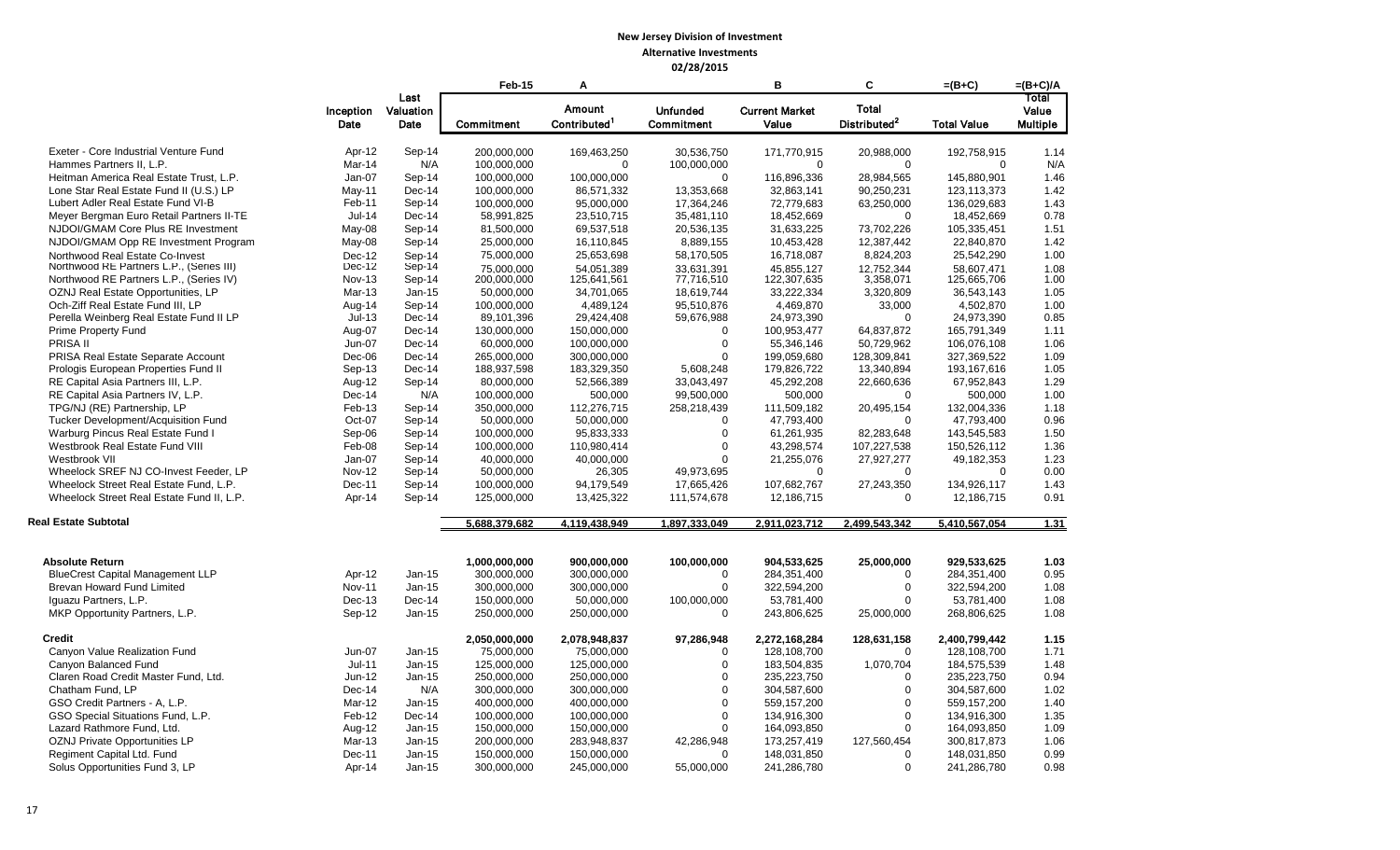|                                              |                   |                           | Feb-15        | A                                  |                               | в                              | C                                 | =(B+C)             | $=(B+C)/A$                               |
|----------------------------------------------|-------------------|---------------------------|---------------|------------------------------------|-------------------------------|--------------------------------|-----------------------------------|--------------------|------------------------------------------|
|                                              | Inception<br>Date | Last<br>Valuation<br>Date | Commitment    | Amount<br>Contributed <sup>1</sup> | <b>Unfunded</b><br>Commitment | <b>Current Market</b><br>Value | Total<br>Distributed <sup>2</sup> | <b>Total Value</b> | <b>Total</b><br>Value<br><b>Multiple</b> |
| <b>Distressed</b>                            |                   |                           | 350,000,000   | 450,000,000                        | $\mathbf 0$                   | 261,644,745                    | 391,021,546                       | 652,666,291        | 1.45                                     |
| Centerbridge Credit Partners                 | Oct-07            | Jan-15                    | 200,000,000   | 200,000,000                        | $\pmb{0}$                     | 232,367,201                    | 79,259,131                        | 311,626,332        | 1.56                                     |
| King Street Capital                          | Feb-07            | Jan-15                    | 150,000,000   | 150,000,000                        | 0                             | 24,374,437                     | 210,375,043                       | 234,749,480        | 1.56                                     |
| Marathon Special Opp Fund, LTD               | $Jul-08$          | Dec-14                    | $\mathbf 0$   | 100,000,000                        | $\Omega$                      | 4,903,107                      | 101,387,372                       | 106,290,479        | 1.06                                     |
| <b>Equity Long/ Short</b>                    |                   |                           | 1,425,000,000 | 1,050,217,042                      | 374,782,958                   | 1,366,011,233                  | 100,000,000                       | 1,466,011,233      | 1.40                                     |
| Archipelago Partners, LP                     | Jun-06            | Dec-14                    | 150,000,000   | 150,000,000                        | $\Omega$                      | 153,109,650                    | 100,000,000                       | 253,109,650        | 1.69                                     |
| Bay Pond Partners, L.P.                      | Apr-12            | Dec-14                    | 200,000,000   | 200,000,000                        | $\mathbf 0$                   | 237, 147, 400                  | 0                                 | 237,147,400        | 1.19                                     |
| Cadian Fund, L.P.                            | $May-12$          | Jan-15                    | 100,000,000   | 100,000,000                        | $\mathbf 0$                   | 116,029,000                    | $\mathbf 0$                       | 116,029,000        | 1.16                                     |
| Omega Overseas Partners Ltd. Class-B         | Jan-07            | Jan-15                    | 225,000,000   | 150,000,000                        | 75,000,000                    | 226,074,300                    | $\mathbf 0$                       | 226,074,300        | 1.51                                     |
|                                              |                   |                           | 250,000,000   | 150,000,000                        | 100,000,000                   | 187,179,900                    | $\mathbf 0$                       | 187,179,900        | 1.25                                     |
| Scopia PX, LLC                               | $Jan-13$          | Jan-15                    |               |                                    |                               |                                |                                   |                    |                                          |
| ValueAct Capital Partners II, L.P.           | <b>Nov-11</b>     | Jan-15                    | 150,000,000   | 150,000,000                        | $\mathbf 0$                   | 260,637,300                    | $\mathbf 0$                       | 260,637,300        | 1.74                                     |
| ValueAct Co-Invest International LP          | $Jun-13$          | Jan-15                    | 200,000,000   | 50,217,042                         | 149,782,958                   | 50,041,383                     | $\mathbf 0$                       | 50,041,383         | 1.00                                     |
| Visium Balanced Offshore Fund, Ltd           | Aug-12            | Jan-15                    | 150,000,000   | 100,000,000                        | 50,000,000                    | 135,792,300                    | $\mathbf 0$                       | 135,792,300        | 1.36                                     |
| <b>Event Driven</b>                          |                   |                           | 1,400,000,000 | 1,223,274,091                      | 176,725,909                   | 1,440,512,709                  | 233,120,116                       | 1,673,632,824      | 1.37                                     |
| Cevian Capital II, L.P.                      | Apr-12            | Jan-15                    | 150,000,000   | 150,000,000                        | $\mathbf 0$                   | 197,038,200                    | $\mathbf 0$                       | 197,038,200        | 1.31                                     |
| Davidson Kempner Institutional Partners, L.P | Dec-06            | Jan-15                    | 150,000,000   | 150,000,000                        | $\Omega$                      | 227,700,300                    | $\mathbf 0$                       | 227,700,300        | 1.52                                     |
| Elliott Associates, L.P.                     | Apr-12            | Dec-14                    | 200,000,000   | 90,883,000                         | 109,117,000                   | 102,246,011                    | $\mathbf 0$                       | 102,246,011        | 1.13                                     |
| JANA Strategic Investment Fund II, LP        | $Jun-13$          | Jan-15                    | 300,000,000   | 240,579,919                        | 59,420,081                    | 138,068,604                    | 112,884,641                       | 250,953,245        | 1.04                                     |
| Pershing Square LP                           | Apr-10            | Jan-15                    | 200,000,000   | 200,000,000                        | $\mathbf 0$                   | 257,096,875                    | 85,000,000                        | 342,096,875        | 1.71                                     |
| Starboard Leaders Fund LP                    | Mar-14            | Jan-15                    | 125,000,000   | 116,811,172                        | 8,188,828                     | 148,292,484                    | $\mathbf 0$                       | 148,292,484        | 1.27                                     |
| Starboard Value and Opportunity LP           | Mar-14            | $Jan-15$                  | 75,000,000    | 75,000,000                         | $\mathbf 0$                   | 87,662,850                     | $\mathbf 0$                       | 87,662,850         | 1.17                                     |
| Third Point Offshore Fund, LTD.              | Apr-11            | Jan-15                    | 100,000,000   | 100,000,000                        | $\pmb{0}$                     | 133,603,635                    | 10,235,474                        | 143,839,109        | 1.44                                     |
| York Capital Management, LP                  | Feb-07            | Jan-15                    | 100,000,000   | 100,000,000                        | $\mathbf 0$                   | 148,803,750                    | 25,000,000                        | 173,803,750        | 1.74                                     |
| <b>Fund of Funds</b>                         |                   |                           | 2,210,000,000 | 2,085,258,928                      | 124,741,072                   | 2,619,870,951                  | 97,590,586                        | 2,717,461,537      | 1.30                                     |
| AIMS/NJ Multi-Strategy Portfolio, LLC        | Aug-06            | Dec-14                    | 550,000,000   | 550,000,000                        | $\mathbf 0$                   | 730,855,529                    | $\mathbf 0$                       | 730,855,529        | 1.33                                     |
| Arden Garden State NJ Fund LP.               | <b>Jun-06</b>     | Dec-14                    | 500,000,000   | 500,000,000                        | 0                             | 517,196,325                    | 68,000,000                        | 585,196,325        | 1.17                                     |
| Protege Partners, LP                         | Jun-07            | $Jan-15$                  | 150,000,000   | 150,000,000                        | $\Omega$                      | 184,160,880                    | $\Omega$                          | 184,160,880        | 1.23                                     |
| RC Woodley Park, LP                          | Aug-06            | Dec-14                    | 810,000,000   | 751,258,928                        | 58,741,072                    | 1,045,413,466                  | 29,590,586                        | 1,075,004,052      | 1.43                                     |
| Reservoir Strategic Partners Fund, LP        | $Jul-11$          | Jan-15                    | 200,000,000   | 134,000,000                        | 66,000,000                    | 142,244,752                    | $\mathbf 0$                       | 142,244,752        | 1.06                                     |
| <b>Global Macro</b>                          |                   |                           | 300,000,000   | 300,000,000                        | 0                             | 362,780,825                    | 25,000,000                        | 387,780,825        | 1.29                                     |
| Lynx (Bermuda) Ltd.                          | Mar-11            | Jan-15                    | 100,000,000   | 100,000,000                        | 0                             | 110,450,625                    | 25,000,000                        | 135,450,625        | 1.35                                     |
| <b>Winton Futures Fund</b>                   | $Jan-11$          | Jan-15                    | 200,000,000   | 200,000,000                        | 0                             | 252,330,200                    | $\mathbf 0$                       | 252,330,200        | 1.26                                     |
| <b>Multi-Strategy</b>                        |                   |                           | 300,000,000   | 450.000.000                        | $\mathbf 0$                   | 298.002.714                    | 306.000.000                       | 604.002.714        | 1.34                                     |
| AG Garden Partners, LP                       | Mar-06            | Dec-14                    | $\mathbf 0$   | 150,000,000                        | $\pmb{0}$                     | 5,974,614                      | 156,000,000                       | 161,974,614        | 1.08                                     |
| Farallon Capital Inst. Partners, L.P.        | Jun-07            | Dec-14                    | 150,000,000   | 150,000,000                        | $\mathbf 0$                   | 95,881,050                     | 75,000,000                        | 170,881,050        | 1.14                                     |
| OZ Domestic Partners II, Ltd.                | Jun-06            | Jan-15                    | 150,000,000   | 150,000,000                        | $\mathbf 0$                   | 196,147,050                    | 75,000,000                        | 271,147,050        | 1.81                                     |
| <b>Hedge Fund Subtotal</b>                   |                   |                           | 9,035,000,000 | 8,537,698,898                      | 873,536,887                   | 9,525,525,086                  | 1,306,363,405                     | 10,831,888,491     | 1.27                                     |
|                                              |                   |                           |               |                                    |                               |                                |                                   |                    |                                          |
| Aether Real Assets III Surplus, LP           | $Nov-13$          | Sep-14                    | 100,000,000   | 23,909,246                         | 76,301,206                    | 23,547,001                     | 210,452                           | 23,757,453         | 0.99                                     |
| Aether Real Assets III, LP                   | <b>Nov-13</b>     | Sep-14                    | 30,000,000    | 4,508,900                          | 25,530,228                    | 4,366,310                      | 39,128                            | 4,405,438          | 0.98                                     |
| Blackstone Energy Partners, L.P.             | Mar-12            | Dec-14                    | 150,000,000   | 157,057,169                        | 17,124,656                    | 139,825,869                    | 66,952,659                        | 206,778,527        | 1.32                                     |
| <b>Blackstone Resources Select Fund</b>      | Aug-11            | Jan-15                    | 250,000,000   | 250,000,000                        | $\mathbf 0$                   | 181,400,250                    | $\mathbf{0}$                      | 181,400,250        | 0.73                                     |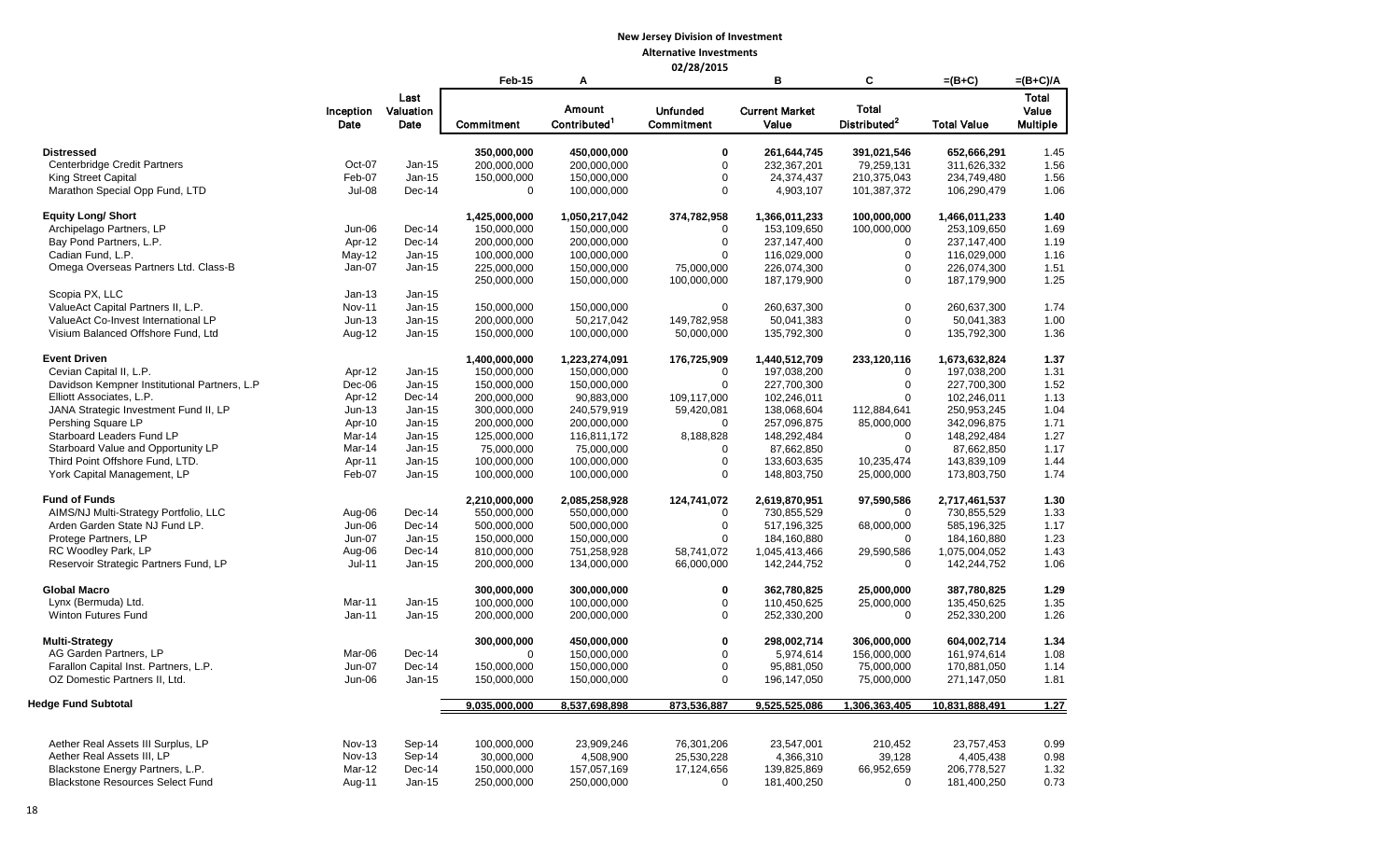|                                        |                   |                           |                |                       | <b>UZ/ZO/ZUIS</b>             |                                |                                          |                    |                                   |
|----------------------------------------|-------------------|---------------------------|----------------|-----------------------|-------------------------------|--------------------------------|------------------------------------------|--------------------|-----------------------------------|
|                                        |                   |                           | Feb-15         | A                     |                               | в                              | C                                        | $=(B+C)$           | $=(B+C)/A$                        |
|                                        | Inception<br>Date | Last<br>Valuation<br>Date | Commitment     | Amount<br>Contributed | <b>Unfunded</b><br>Commitment | <b>Current Market</b><br>Value | <b>Total</b><br>Distributed <sup>2</sup> | <b>Total Value</b> | Total<br>Value<br><b>Multiple</b> |
| Blackstone TOP Fund - A, L.P.          | Jul-12            | Sep-14                    | 389,985,858    | 488,545,882           | 68,640,433                    | 374,626,442                    | 174,591,358                              | 549,217,800        | 1.12                              |
| BX NJ Co-Invest, L.P.                  | Aug-12            | Sep-14                    | 20,014,142     | 21,312,944            | 15,271,150                    | 42,846,711                     | 16,569,952                               | 59,416,662         | 2.79                              |
| Gresham Commodity Fund (ETAP)          | Feb-08            | $Jan-15$                  | 200,000,000    | 200,000,000           |                               | 113,092,400                    | 0                                        | 113,092,400        | 0.57                              |
| Gresham Commodity Fund (TAP)           | Nov-07            | $Jan-15$                  | 200,000,000    | 200,000,000           |                               | 68,024,875                     | 75,000,000                               | 143,024,875        | 0.72                              |
| GSO Energy Partners - A, L.P.          | Mar-12            | Sep-14                    | 470,000,000    | 322,958,155           | 215,261,193                   | 307,329,719                    | 69,794,972                               | 377,124,691        | 1.17                              |
| Hitecvision VII, L.P.                  | Apr-14            | Dec-14                    | 100,000,000    | 6,900,780             | 93,099,220                    | 5,346,649                      |                                          | 5,346,649          | 0.77                              |
| OZNJ Real Asset Opportunities, LP      | Mar-13            | Jan-15                    | 100,000,000    | 53,105,064            | 46,894,936                    | 51,560,662                     |                                          | 51,560,662         | 0.97                              |
| RC Woodley Park, L.P.                  | $May-11$          | $Dec-14$                  | 135,000,000    | 135,000,000           |                               | 1,909,109                      | 89,569,359                               | 91,478,468         | 0.68                              |
| <b>Sheridan Production Partners I</b>  | Aug-07            | Sep-14                    | 50,000,000     | 52,250,000            |                               | 45,050,005                     | 43,625,000                               | 88,675,005         | 1.70                              |
| Sheridan Production Partners II-B, L.P | <b>Nov-10</b>     | Sep-14                    | 100,000,000    | 95,750,000            | 4,250,000                     | 69,764,982                     | 7,000,000                                | 76,764,982         | 0.80                              |
| Tenaska Power Fund II, L.P.            | Sep-08            | Sep-14                    | 100,000,000    | 87,724,690            | 12,275,310                    | 31,141,279                     | 47,890,056                               | 79,031,335         | 0.90                              |
| Warburg Pincus Energy, L.P.            | May-14            | Dec-14                    | 100.000.000    | 6,100,000             | 93,900,000                    | 5,167,816                      |                                          | 5,167,816          | 0.85                              |
| <b>Real Assets Subtotal</b>            |                   |                           | 2,495,000,000  | 2,105,122,829         | 668,548,332                   | 1,465,000,079                  | 591,242,935                              | 2,056,243,014      | 0.98                              |
| <b>Grand Total</b>                     |                   |                           | 29,629,447,743 | 24,757,131,797        | 7,302,201,939                 | 20,834,007,227                 | 11,198,108,228                           | 32,032,115,456     | 1.29                              |
|                                        |                   |                           |                |                       |                               |                                |                                          |                    |                                   |

1. Amount Contributed does not include adjustment for portion of total distributions that are recallable. Contributions does include return of unused funded capital.

2. Total distributed include recallable portion of proceeds.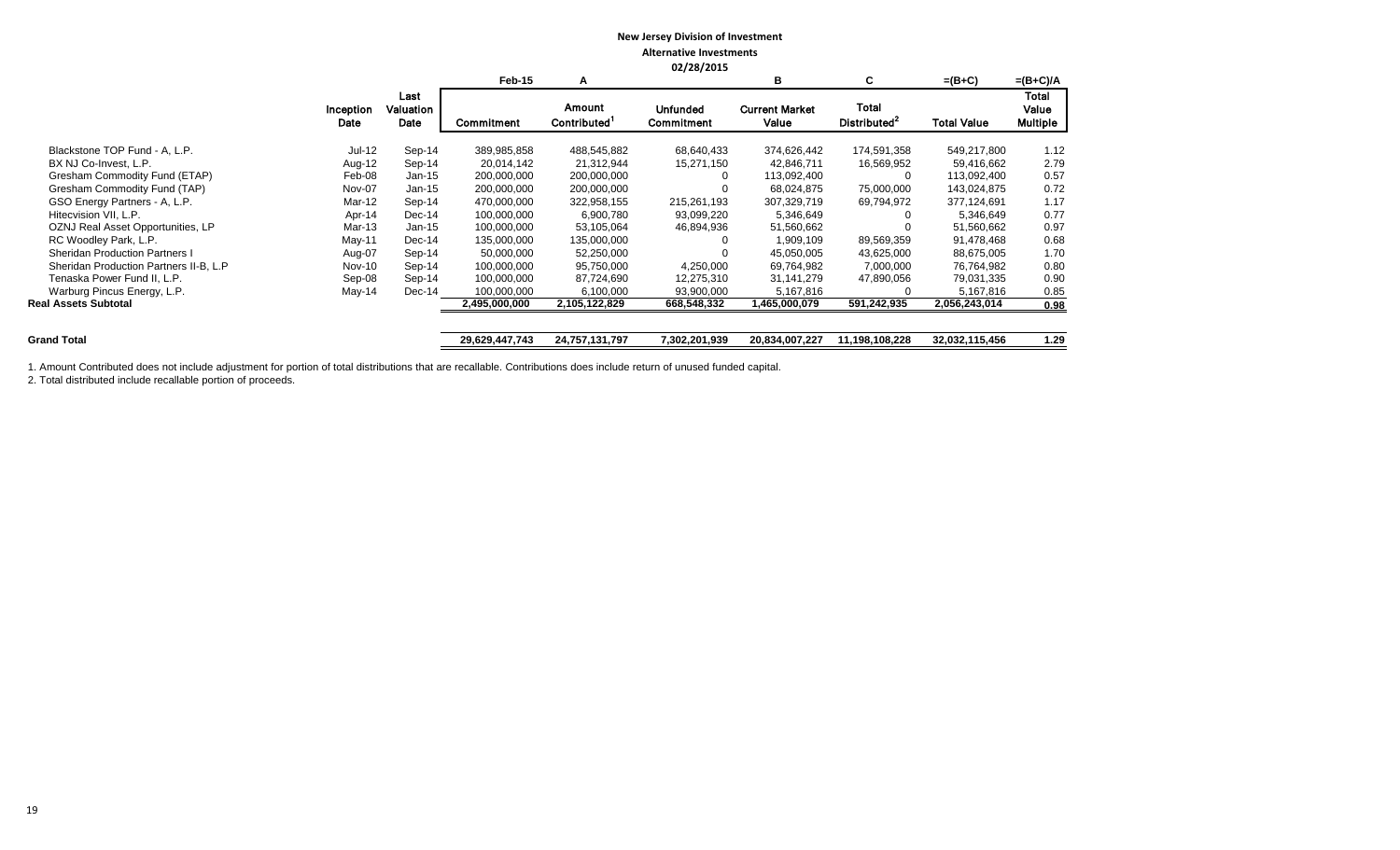#### **New Jersey Division of Investment Global Diversified Credit 02/28/15**

#### **Global Diversified Credit as of February 28, 2015**

Presents underlying fund level information including the Portfolio's original commitments, funded amounts to date, remaining commitments and the distributions to date.

|                                             |                       |                           | Feb-15        | A                     |                                      | в                              | C                                        | $=(B+C)$           | $=(B+C)/A$                            |
|---------------------------------------------|-----------------------|---------------------------|---------------|-----------------------|--------------------------------------|--------------------------------|------------------------------------------|--------------------|---------------------------------------|
|                                             | <b>Inception Date</b> | Last<br>Valuation<br>Date | Commitment    | Amount<br>Contributed | <b>Unfunded</b><br><b>Commitment</b> | <b>Current Market</b><br>Value | <b>Total</b><br>Distributed <sup>2</sup> | <b>Total Value</b> | <b>Total Value</b><br><b>Multiple</b> |
| <b>BlackRock Credit Investors</b>           | Oct-07                | Dec-14                    | 400,000,000   | 400,000,000           | 0                                    | 30,323,973                     | 353,290,356                              | 383,614,329        | 0.96                                  |
| <b>BlackRock Credit Investors Co-Invest</b> | Oct-09                | Dec-14                    | 144,000,000   | 144,000,000           | 0                                    | 1,694,397                      | 260,693,437                              | 262,387,834        | 1.82                                  |
| Cerberus NJ Credit Opportunities Fund, L.P. | Apr-12                | Dec-14                    | 300,000,000   | 280,472,637           | 52,363,184                           | 267,798,101                    | 67,661,692                               | 335,459,793        | 1.20                                  |
| Golden Tree Opportunities LP-Class D        | Sep-07                | Dec-14                    | 250,000,000   | 249,500,000           | 500,000                              | 428,902,300                    | 4,676,086                                | 433,578,386        | 1.74                                  |
| Knight TAO, L.P.                            | $Oct-14$              | N/A                       | 400,000,000   | 86,200,889            | 313,799,111                          | 86,200,889                     | 0                                        | 86,200,889         | 1.00                                  |
| Knight/TPG NPL - C, L.P.                    | Mar-12                | Sep-14                    | 70,382,674    | 78,556,376            | 5,000,000                            | 65,024,396                     | 39,909,552                               | 104,933,948        | 1.34                                  |
| Och Ziff Capital                            | Apr-10                | $Jan-15$                  | 400,000,000   | 381,886,251           | 18,113,749                           | 894,550,212                    | $\mathbf 0$                              | 894,550,212        | 2.34                                  |
| OZSC II, LP                                 | Mar-13                | $Jan-15$                  | 350,000,000   | 356,956,696           | 16,805,140                           | 364,616,468                    | 23,761,836                               | 388,378,305        | 1.09                                  |
| TPG Opportunities Partners III (A), LP      | Apr-14                | Sep-14                    | 100,000,000   | 17,457,707            | 82,542,293                           | 16,668,339                     | 14,308                                   | 16,682,647         | 0.96                                  |
| TPG Specialty Lending, Inc.                 | May-11                | Sep-14                    | 200,000,000   | 102,684,312           | 0                                    | 134,577,436                    | 26,663,340                               | 161,240,776        | 1.57                                  |
| Total                                       |                       |                           | 2,614,382,674 | 2,097,714,868         | 489,123,477                          | 2,290,356,511                  | 776,670,606                              | 3,067,027,118      | 1.46                                  |

1. Amount Contributed does not include adjustment for portion of total distributions that are recallable. Contributions does include return of unused funded capital.

2. Total distributed include recallable portion of proceeds.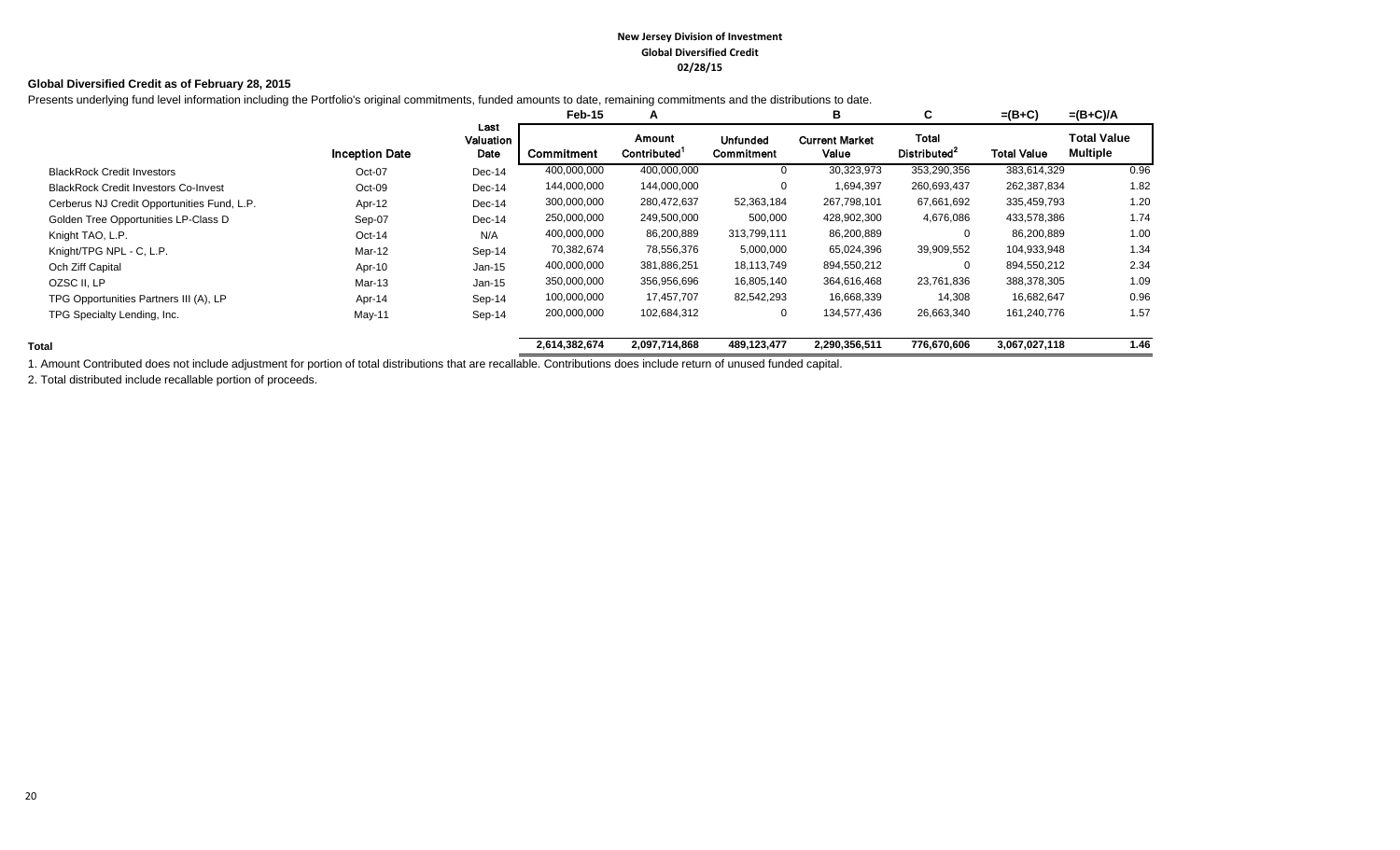# **New Jersey Division of Investment Opportunistic Investments 02/28/15**

#### **Opportunistic Investments as of February 28, 2015**

Presents underlying fund level information including the Portfolio's original commitments, funded amounts to date, remaining commitments and the distributions to date.

|                            |                       |                               | Feb-15      | A                                  |                               | В                              | C                              | $=(B+C)$           | $=(B+C)/A$           |
|----------------------------|-----------------------|-------------------------------|-------------|------------------------------------|-------------------------------|--------------------------------|--------------------------------|--------------------|----------------------|
|                            | <b>Inception Date</b> | <b>Last Valuation</b><br>Date | Commitment  | Amount<br>Contributed <sup>1</sup> | <b>Unfunded</b><br>Commitment | <b>Current Market</b><br>Value | Total Distributed <sup>2</sup> | <b>Total Value</b> | Total Value Multiple |
|                            |                       |                               |             |                                    |                               |                                |                                |                    |                      |
| Dyal NJ Investors, L.P.    | $Oct-12$              | $Sep-14$                      | 200,000,000 | 156,578,829                        | 62,696,580                    | 140,663,971                    | 35,531,724                     | 176,195,694        | 1.13                 |
| Dyal II NJ Investors, L.P. | $Jul-14$              | N/A                           | 250,000,000 | 16,556,209                         | 233,443,791                   | 15,866,461                     | 689,751                        | 16,556,212         | 1.00                 |
| Total                      |                       |                               | 450,000,000 | 173,135,039                        | 296,140,371                   | 156,530,432                    | 36,221,475                     | 192,751,906        | 1.11                 |

1. Amount Contributed does not include adjustment for portion of total distributions that are recallable. Contributions does include return of unused funded capital.

2. Total distributed include recallable portion of proceeds.